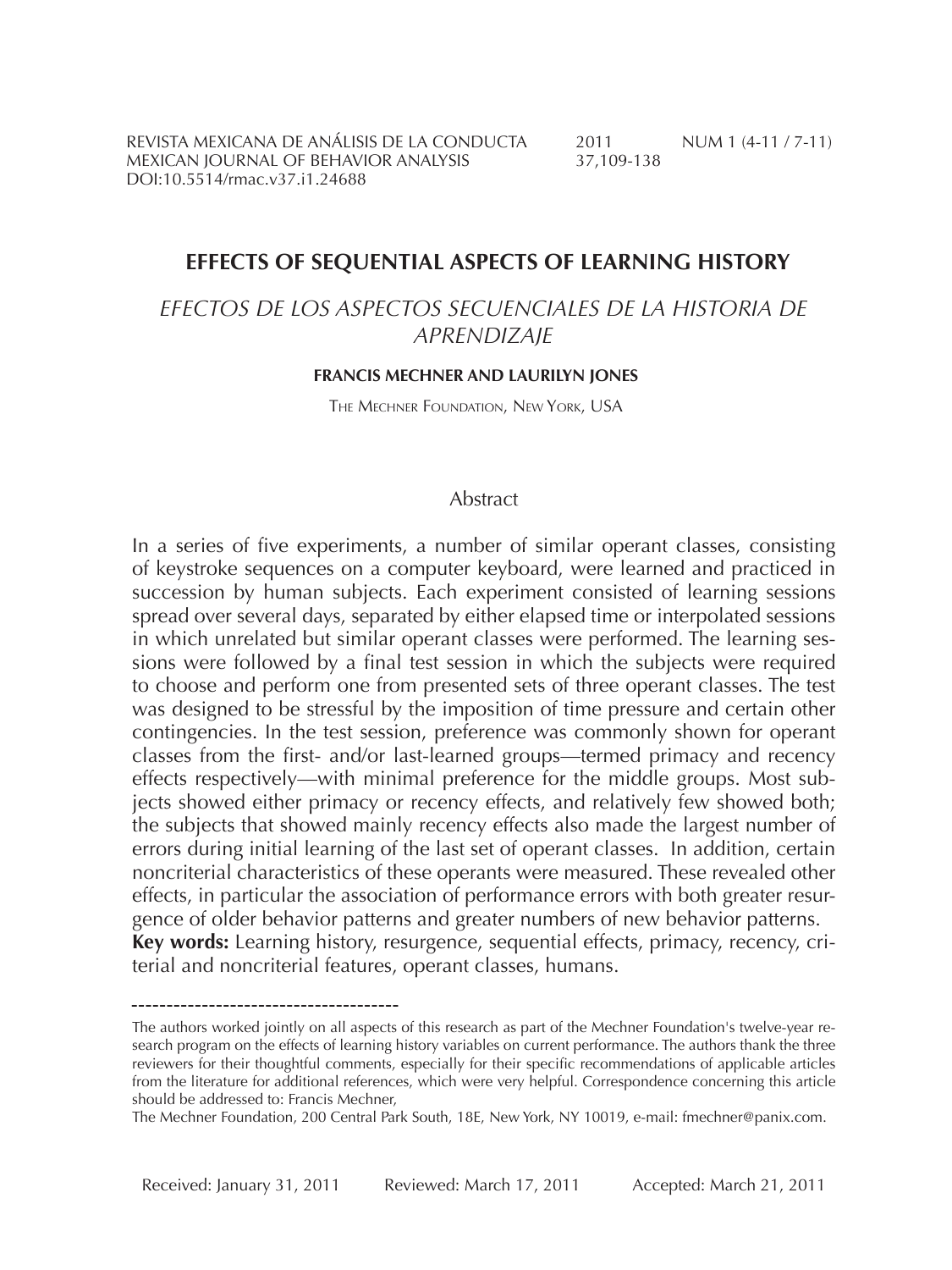#### Resumen

En una serie de cinco experimentos, los participantes aprendieron y practicaron en sucesión un número de clases operantes equivalentes, consistentes en secuencias de presiones de teclas en un teclado de computadora. Cada experimento consistió en sesiones de aprendizaje distribuidas a lo largo de varios días, separadas por tiempo o por sesiones interpoladas en las que se ejecutaron clases operantes no relacionadas, pero similares. Las sesiones de aprendizaje fueron seguidas por una sesión final de prueba en la que los participantes debían escoger y ejecutar una de tres conjuntos de clases operantes presentadas. La prueba se diseñó para generar estrés vía la imposición de presión temporal y de otro tipo de contingencias. En la sesión de prueba, con frecuencia se exhibió preferencia hacia las clases operantes de los grupos iniciales o finales aprendidos – efectos de primacía y de recencia, respectivamente- con una preferencia mínima hacia los grupos medios. La mayoría de los participantes mostró efectos de primacía o de recencia, y relativamente menos personas mostraron ambos; las personas que mostraron efectos de recencia también mostraron el mayor número de errores al aprender el primer conjunto de clases operantes. Adicionalmente se midieron ciertas características que no formaron parte de criterio de esas operantes. Esto reveló otros efectos, en particular la asociación de los errores con una mayor resurgencia de patrones viejos, así como con un mayor número de patrones de comportamiento novedosos. **Palabras clave:** Historia de aprendizaje, resurgencia, efectos secuenciales, primacía, recencia, aspectos criterio y no criterio, clases operantes, humanos.

A general issue in the study of learning is how history variables affect current behavior. Such variables are of interest to researchers because effects of a subject's prior history can unexpectedly re-appear during an experiment (Tatham & Wanchisen, 1998; Wanchisen, 1990), an effect that has sometimes been termed "resurgence." In general, much of any organism's current behavior may have roots in the details of the learning history. For example, much of the variability in any behavior stream, including deviations from practiced routines and errors made during performance of skilled behavior, may be due to the precise way the behavior was learned and practiced (Mechner, 1995).

The five studies reported in this paper were designed to examine the effects of one basic history variable -- the order in which different classes of operant responses are learned -- on those operants' subsequent properties, particularly the relative frequencies with which they were chosen during a forced-choice test session which followed the learning sessions. The rationale for these experiments was to study the effects of learning and practice variables on later performance under more stressful conditions.

These experiments can be thought of as analogous to the large body of work on serial-position effects (though the current experiments use a very different depen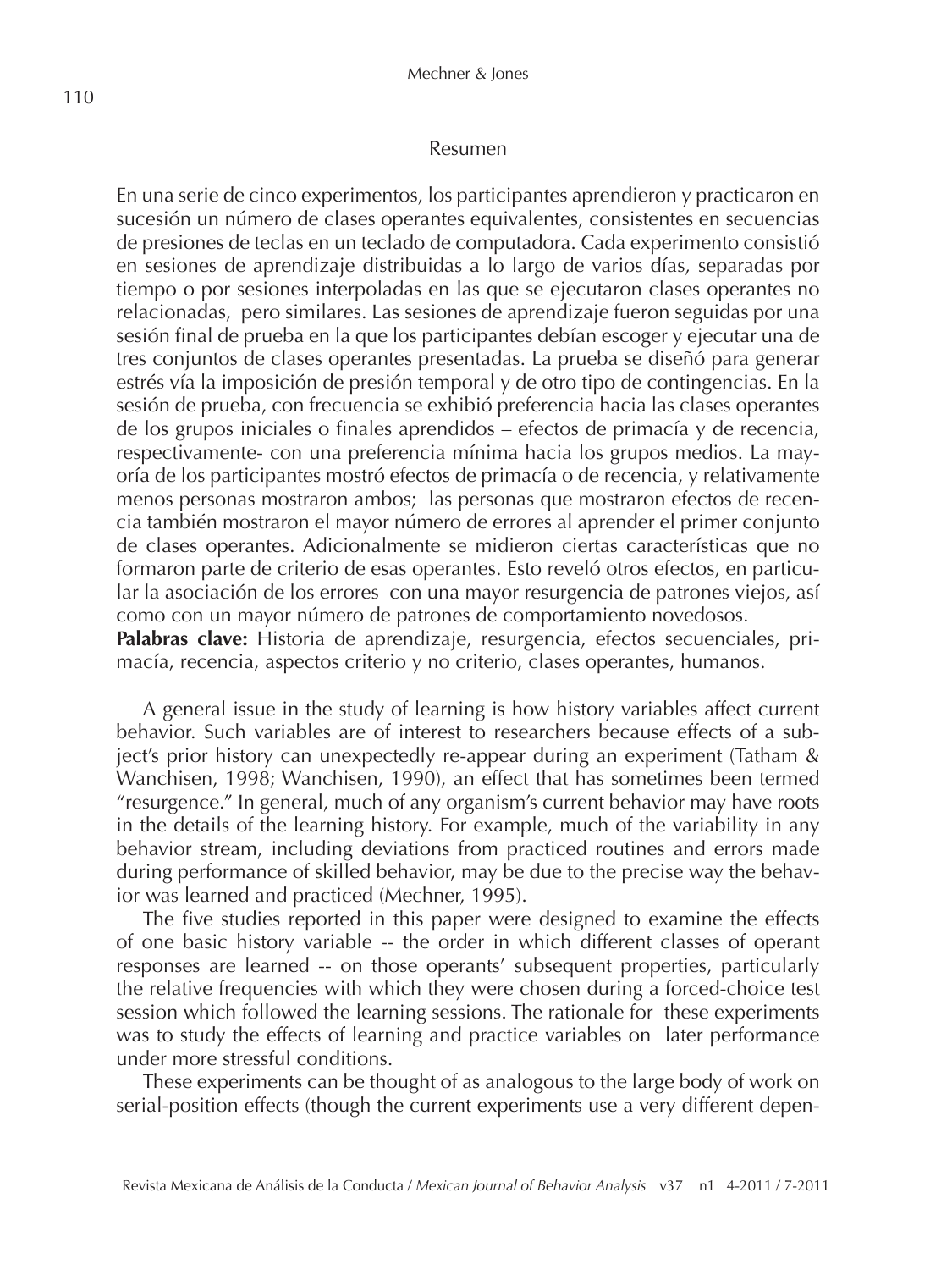dent variable than those normally used in the serial-position literature). The serialposition effect is the name commonly given to the general observation that when items are learned in a particular order, there is better recall or recognition of those at the beginning and/or end of the series than of those in the middle. The left peak of the resulting U-shaped curve has often been called the primacy effect and the right peak the recency effect (Crowder, 1976; McGeoch & Irion, 1952).

The present experiments, though they also involve serial learning, differ from those reported in the literature in that they examined the relative frequency with which previously learned classes of operant responses are chosen and physically performed, whereas the vast majority of the traditional studies deal with simple recall and/or recognition of stimuli. The serial learning literature is invoked here not for its comparability to the present line of research but for its prominence. The experiments described in this paper looked at a different kind of primacy and recency effect.

Serial-position effects are easily altered through methodological manipulations (see Wright, 1998, for a comprehensive review). The specific design elements that differentiate the five experiments reported in this paper – specifically, varying the amount of time allowed to elapse between sessions spent learning the different operant classes, and/or inserting sessions spent learning a different, but similar, task between those sessions – are similar in concept to those frequently used in the traditional serial-learning literature. In addition, some researchers contend that the two parts of the serial-position effect represent two different processes (Atkinson & Shiffrin, 1968; Glanzer & Cunitz, 1966; Jensen, 1962; Rundus & Atkinson, 1970; Waugh & Norman, 1965), while others posit a single process underlying both primacy and recency (Bjork & Whitten, 1974; Crowder & Neath, 1990; Hull, 1935; Lepley, 1934; Murdock, 1960; Wright, 1998).

The dependent variable used in the current experiments is also related to the literature on resurgence, an important topic in the study of the effects of learning history. The descriptive term resurgence is used here to refer to the reappearance of earlier behavior under certain conditions (although experimental resurgence has often been defined in the literature as a phenomenon that occurs during extinction, e.g., Epstein, 1985). But Epstein also cited punishment, satiation, and increased response requirements as conditions that may induce resurgence. Mechner (1994) discusses resurgence in the context of the reappearance of previously punished behavior, while resurgence of derived relations has been demonstrated under restricted choice conditions in research on equivalence classes (Wilson & Hayes, 1996). Bachá-Mendéz, Reid and Mendoza-Soylovna (2007) have shown extinction-induced resurgence of response sequences, rather than just single lever presses. Mechner, Hyten, Field and Madden (1997) showed that resurgence occurs in extinction and also when the performance requirement is abruptly increased. The stress contingencies used during the test sessions of the present experiments were intended to induce or magnify resurgence effects.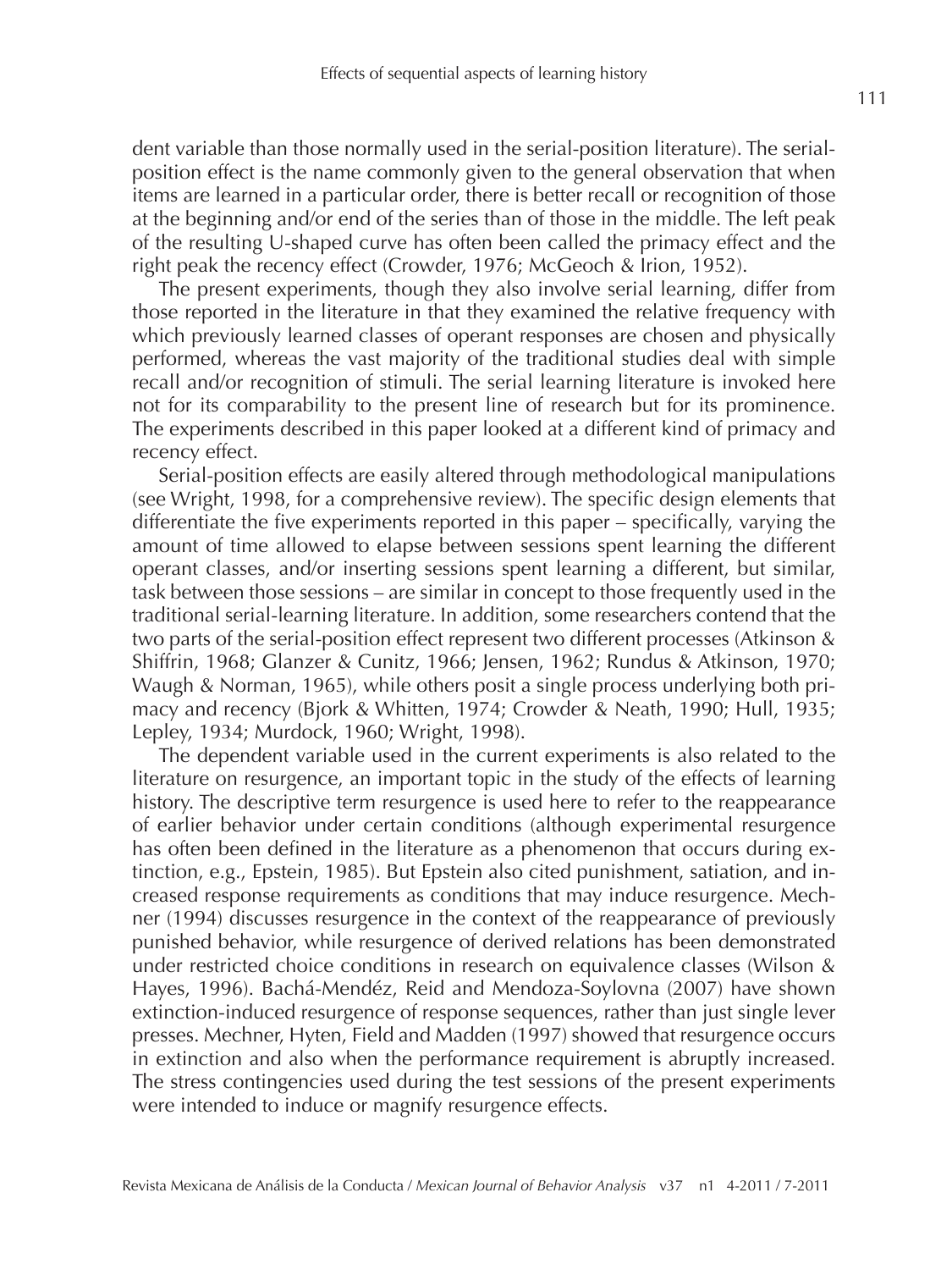#### Mechner & Jones

A full analysis of resurgence, as well as the effects of serial operant learning and performance variables, requires the separate tracking and examination of the criterial and noncriterial features of every occurrence of the operants involved. All operant occurrences have both criterial and noncriterial features. The criterial ones are those that must be present for the operant to be considered as having occurred (for example, the distance a rat must depress a lever), while the noncriterial aspects are all the other characteristics of that operant, including topographic ones and ones involved in "superstitious" behavior (Herrnstein, 1966; Mechner, 1994). Guthrie (1959) called them sub-responses; Schoenfeld (1961) referred to sub-categories making up the generic form of the operant. Criterial and noncriterial features of operants exhibit different properties. For example, variability in noncriterial dimensions of an operant has been shown to decrease after successive conditioning-extinction cycles (Antonitis, 1951). Di Lollo, Ensminger and Notterman (1965) showed that criterial and noncriterial aspects of an operant were affected differentially by amount of reinforcement.

In order to address the question of how the present independent variables affect not only the subsequent strength of operant classes, but also their noncriterial features, several distinct but equivalent operant classes are needed. Such operant classes were defined by keystroke sequences whose beginning and end is behaviorally marked, using Mechner's (1994) revealed operant procedure. Even though the operant as a whole is comprised of more than a single switch closure, the entire sequence of actions, usually executed, after practice, in less than three seconds, can be regarded as a single operant. Because all features of each occurrence -- criterial as well as noncriterial -- are recorded and readily accessible for analysis, the type of operant used here can be regarded as an operant viewed under magnification, a functional unit of behavior composed of subunits, some of which can vary to some extent. Variations in different individual occurrences are distinguishable so that instances are recognizable and separately identifiable. While the present studies could also have been conducted with other kinds of response sequences or units, including ones that do not meet the criteria for the definition of an operant, the advantage of using an operant as the unit is that the results obtained are then generalizable to other types of operant classes.

The present independent variables are applicable only to the criterial features of the operants, as the noncriterial features are, by definition, not under experimental control. Also, different approaches are needed to measure and examine data pertaining to criterial and noncriterial features.

A word on terminology: The term "operant" will be used for individual occurrences of the described response sequences, and the term "keystrokes" will be used for the sub-operants that comprise the operants. The term "operant class" will be used for the various generic operants as these are defined by their specific criterial attributes.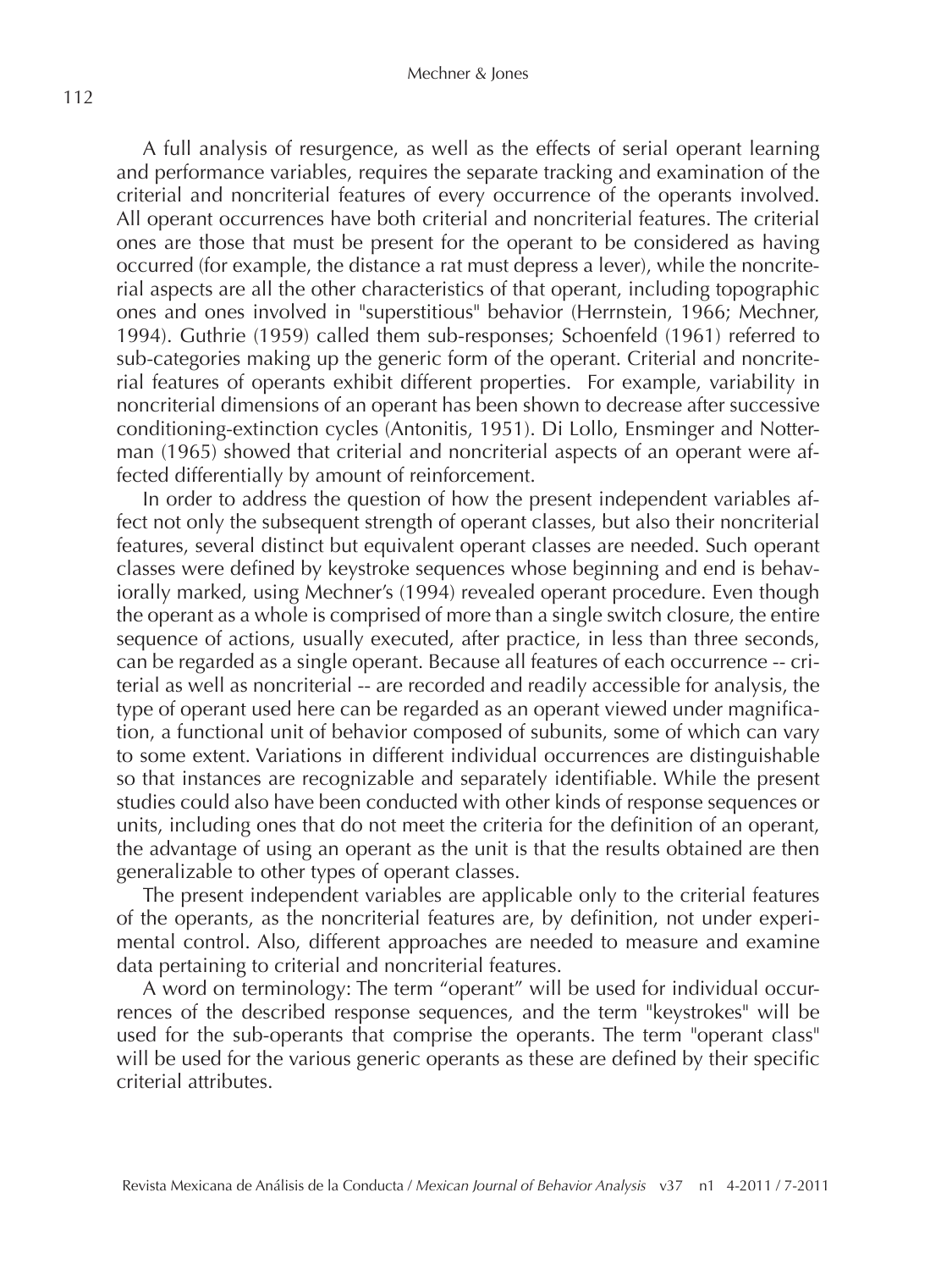# Experiment 1

Method

# *Subjects*

Thirteen subjects -- mostly university students of varying ages, male and female -- were recruited through flyers posted on local university campuses.

# *Apparatus*

The experimental room contained four computer workstations separated by screens. Each of the computer keyboards was fitted with a particleboard "mask" that covered all the keys except for those used in the experiment: twelve character keys (tyuighjkvbnm), the space bar, the enter key, the number keypad, and four function keys (See Figure 1 below).



*Figure 1.* Apparatus covering the computer keyboard during the experiments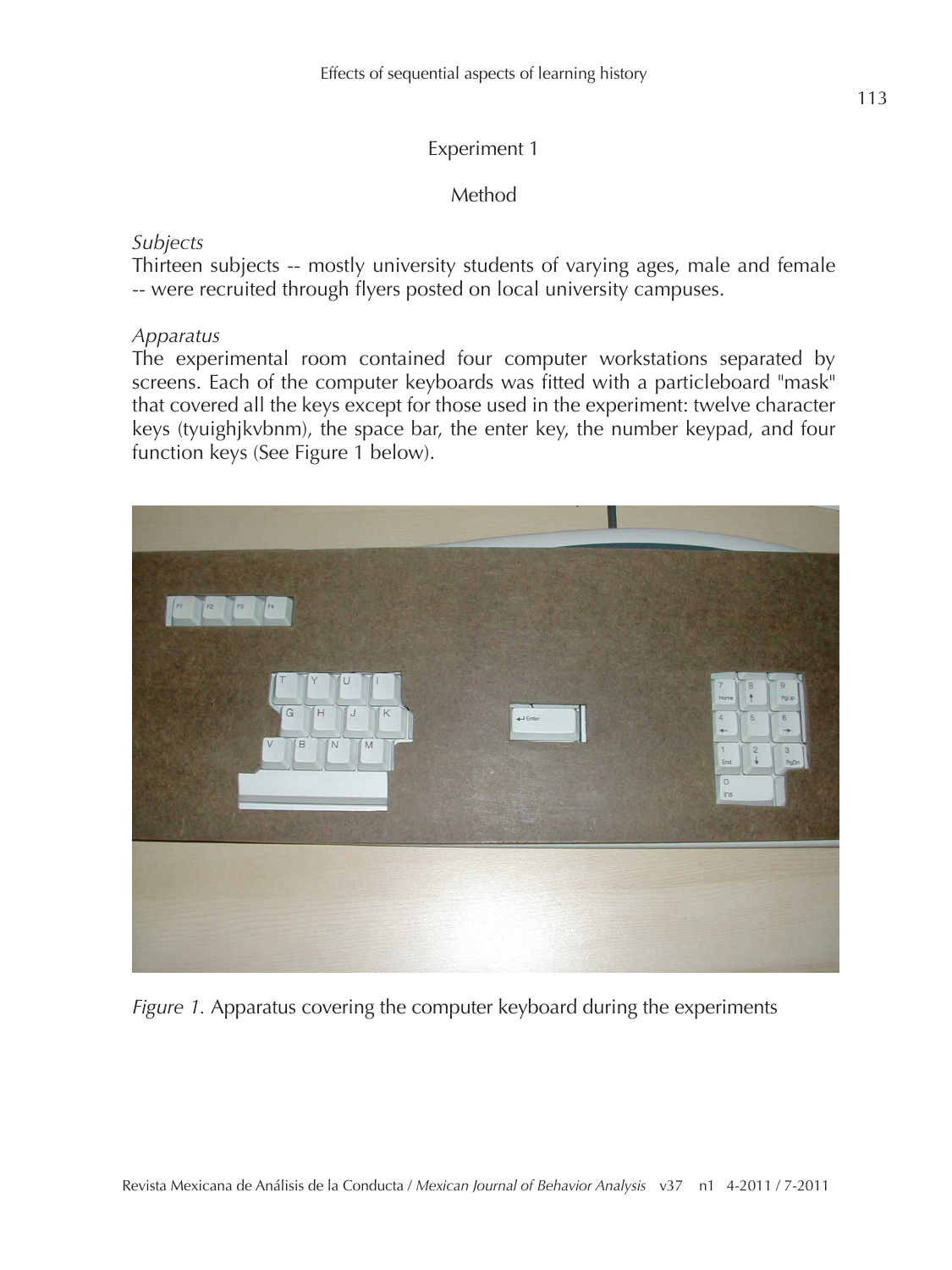# *Procedure*

Nine different operant classes were learned and practiced by the subjects during nine learning sessions, followed by a final test session. Subjects completed one session per day on ten scheduled days within a 20-day period, with all of each subject's sessions taking place at the same time each day. They were paid \$10 per session completed and, in addition, could earn an additional amount during the test session (of up to \$200, depending on performance). They signed consent forms agreeing to keep caffeine consumption, meal schedules and amount of sleep consistent from day to day during the course of the experiment, to refrain from alcohol or drugs, and to arrive at the specified time.

At the beginning of the first session, the computer monitor displayed the message "Patterns 1, 2, 3. Start with 2." and the experimenter instructed the subjects that they would be learning nine different "patterns of letters" during the study. Subjects were shown how to press a given pattern's identification number on the number keypad in order to display the letters for that pattern on the computer screen. The experimenter then demonstrated how each of the operant classes (or "patterns) were to be performed: by pressing the space bar, followed by the first three letters of the pattern, followed by six or more letters of the subject's choice, followed by the last three letters of the pattern, followed by the enter key. A green square approximately 4 by 6 inches appeared on the screen for 500 milliseconds after the completion of a correct pattern. They were further instructed to repeat the same pattern until a message on the screen told them to switch patterns.

Thus the nine operant classes used each consisted of 14 or more keystrokes, counting the space bar at the beginning and the enter key at the end. The first three and last three character keys required for each operant were mandated (criterial), and defined a unique operant class. Keystrokes that repeated either of the two immediately preceding ones did not count toward the six or more additional discretionary keystrokes required between the first and last three mandated ones.

The monitor screen color turned from black to blue at the instant the subject initiated an execution of the operant by pressing the space bar, and remained blue until the operant was completed with the press of the enter key. While the screen was blue, acceptable keystrokes produced a subtle "click" feedback noise 100 milliseconds in duration. At no point did the monitor display the characters typed by the subjects.

During the learning sessions, operants from only one of the nine operant classes were followed by the green square within any given "block" of 35 consecutive occurrences of the scheduled operant class. Subjects were free to type anything, but any keystrokes other than the specific ones that comprised the operant class in use would be followed only by the black screen.

The required operant class was switched after every block of 35 valid operants completed by the subject. An operant was considered valid if it fulfilled the definitional criteria for the operant class called for by the program at the time. Invalid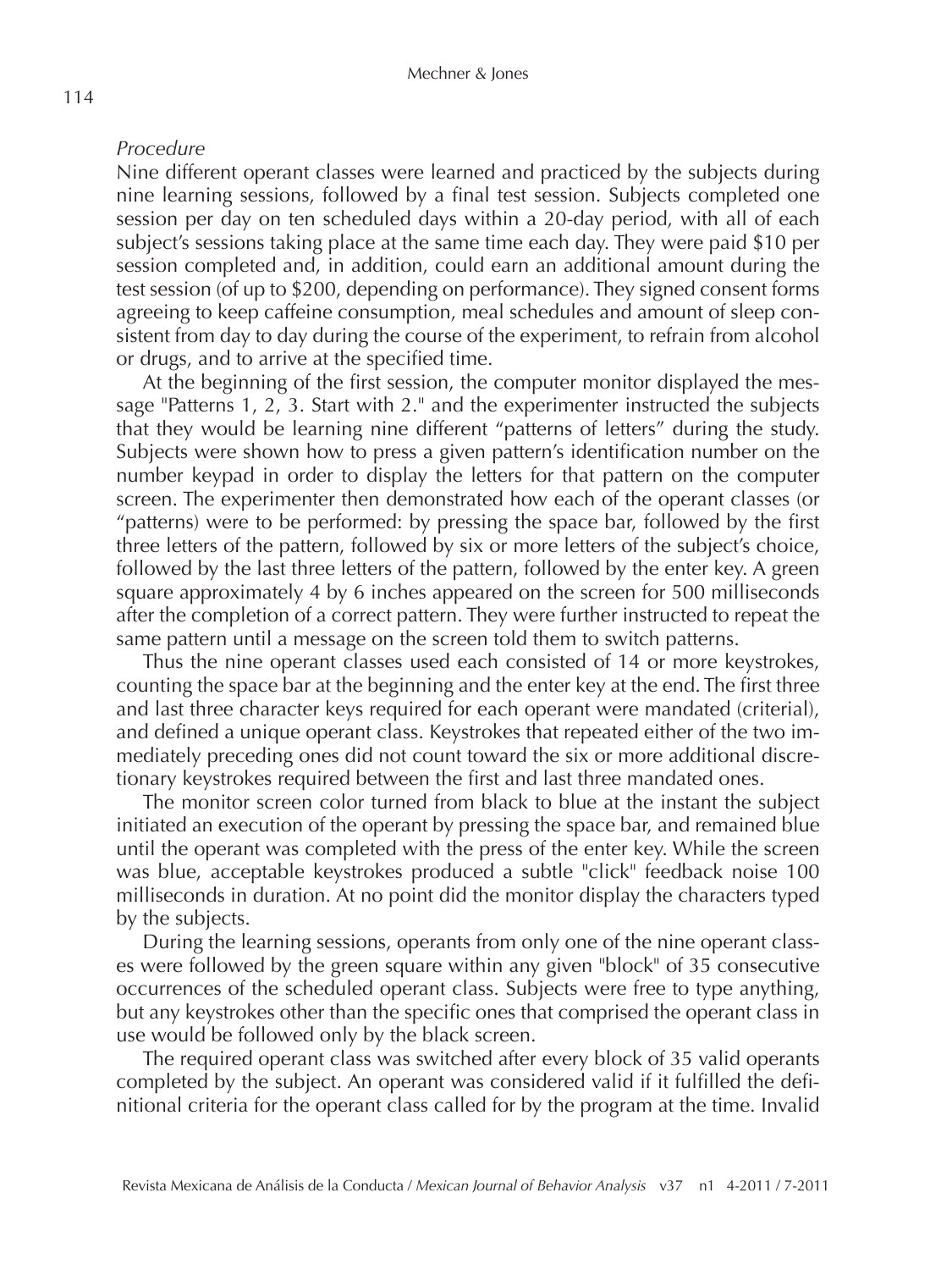operants were not counted toward the 35 required to complete a block. The sequence of the blocks of different operant classes during a session was programmed to be unpredictable to the subjects.

After the first session the identification numbers on the screen were phased out, although the computer was still programmed to switch the required operant class after every block of 35 valid operants. Subjects were then instructed to try each of the three patterns to find the one that produced the green square each day, and then continue with it until a switch was prompted.. At the beginning of each successive session, a message displaying the identification numbers of the three operant classes to be practiced that day continued to appear on the computer screen.

The nine operant classes were divided into three groups of three each, with the only difference between the groups being the order with which they were learned. Only one group was required during any given learning session. Operant classes 1, 2 and 3 (the first group learned) were programmed to produce the green square during sessions 1, 2 and 3. Likewise, operant classes 4, 5 and 6 (the middle group) were programmed during sessions 4, 5 and 6; and operant classes 7, 8 and 9 (the last group) were programmed for sessions 7, 8 and 9. Each learning session thus consisted of four blocks for each of the three operant classes in use during that session, with 35 required valid operants per block, for a total of 12 blocks and 420 valid operants per session.

Subjects completed one session on each of 10 specified days within a 20-day period. Sessions 1, 2 and 3 took place on days 1, 2 and 3, respectively. There followed a break of nine days without a session. Sessions 4, 5 and 6 were scheduled for days 13, 14 and 15. A single day without a session separated sessions 4, 5, and 6 from sessions 7, 8 and 9, which took place on days 17, 18 and 19. The 10th or test session then followed immediately on day 20. This schedule was chosen so that, on the final day, the number of days that had elapsed since the middle of the three sessions in which each group of operant classes was practiced followed a geometric 1:3:9 ratio (2, 6, and 18 days respectively). By the final session, each of the nine operant classes had been required precisely 420 times. The only difference between the learning histories for the three groups of operant classes was the recency with which they had last been used.

At the beginning of the test session the subjects were instructed that they would be tested on all nine patterns, which would be displayed three at a time. They could type any of the three patterns available at any given time, earning 65 cents for each valid operant while losing 35 cents every time they made a mistake, paused for too long between keystrokes or used the look-up function.

The test session was divided into 24 blocks of 20 operants each. Each set of three reinforceable operant classes (one from each recency group) was displayed on the computer screen at the beginning of each block. After every block of 20 performed operants (regardless of whether or not they were valid, or from these three classes) the computer displayed a new set of three reinforceable operant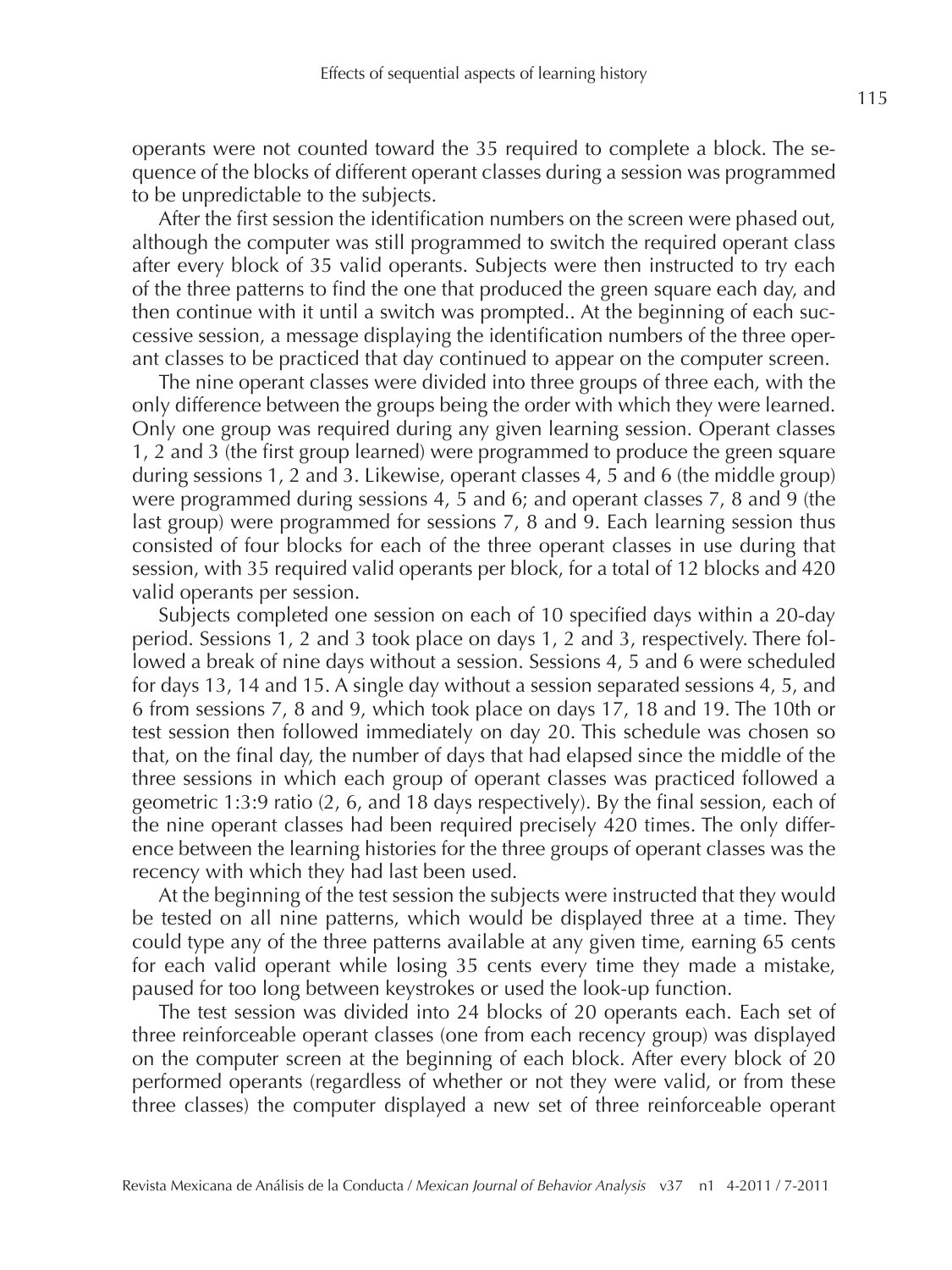classes, again always one from each of the three recency groups.

In the test session, the green square was never presented. Instead, the message "You just earned 65 cents. Ring it up." appeared on the monitor screen after each valid operant, accompanied by a 500-millisecond high-pitched tone, and the subject was required to type that amount on the number keypad and press the enter key, whereupon 65 cents was added to the subject's total earnings, which were displayed in the upper left corner of the screen at all times.

If a keystroke sequence did not match any of the three operant classes currently allowed, the computer emitted a 500-millisecond low-pitched tone and subtracted 35 cents from the subject's total (without requiring any action on the part of the subject). If the subject paused too long between keystrokes at any time, the same tone and loss of 35 cents occurred. The length of the pause allowed without penalty was programmed to be five times each subject's average inter-keystroke time over his or her 20 preceding operants (an average of 1 to 2.5 seconds). The pause allowed was thus reset every 20 operants. If the subject pressed any of the identifi-



*Figure 2.* Operants from the given sequential group performed by subjects during the test session, Experiment 1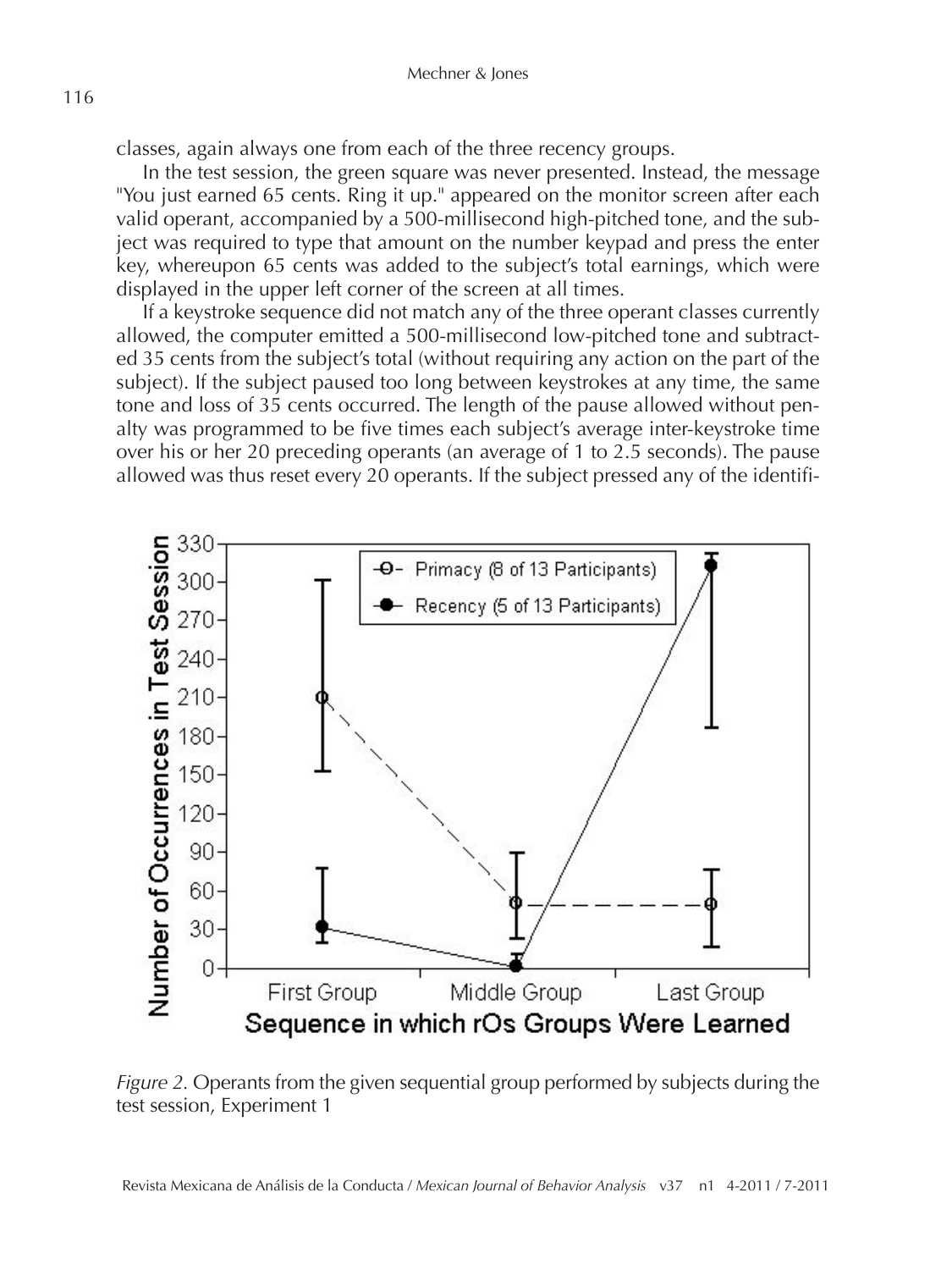cation numbers on the number keypad, the computer displayed the keystrokes for the corresponding operant class on the monitor screen but simultaneously emitted the low-pitched tone and subtracted 35 cents from the subject's total. The test session ended after 480 operants, including both valid and invalid ones.

In the test session, each set of operant classes was presented as an option the same number of times, in a sequence designed to be unpredictable to the subjects.

### Resutls

During the test session, 7 of the 13 subjects performed operants from the firstlearned group more frequently than those from the middle- and last-learned groups, while five other subjects performed operants predominantly from the lastlearned group. The remaining subject performed operants from the middle group most often.

Figure 2 shows the number of test session occurrences of operant classes from each of the three groups. Separate medians and interquartile ranges are displayed for the subjects whose results tended to favor the first group (primacy) and those who tended to favor the last group (recency), in order to show that the subjects fell into two distinct groups. (The subject who preferred the middle group overall -- subject AE -- is included in the primacy median value because he also favored the first group over the last group.) Individual data is shown below in Table 1.

 The large separation and non-overlap of the primacy and recency groups' interquartile ranges make the point. Regardless of which of the three groups of operants was performed most often, operants of the other two groups generally occurred a much smaller number of times, resulting in an almost uniformly low level for the middle group.

The various effects seen in the subjects' noncriterial keystrokes were remarkably consistent across all five experiments. Therefore those results are presented in the "Combined Results" section later in this document, after the individual experiments' sections.

### Experiment 2

The purpose of this experiment was to determine how the effect of interposing another, similar task between groups of operant classes learned would compare to the effect of interposing elapsed time, as in Experiment 1.

#### Method

Seven new subjects were recruited. The recruitment method, equipment, and procedure were the same as in Experiment 1, but instead of using elapsed time (days without a session) to separate the sessions spent learning the three groups of oper-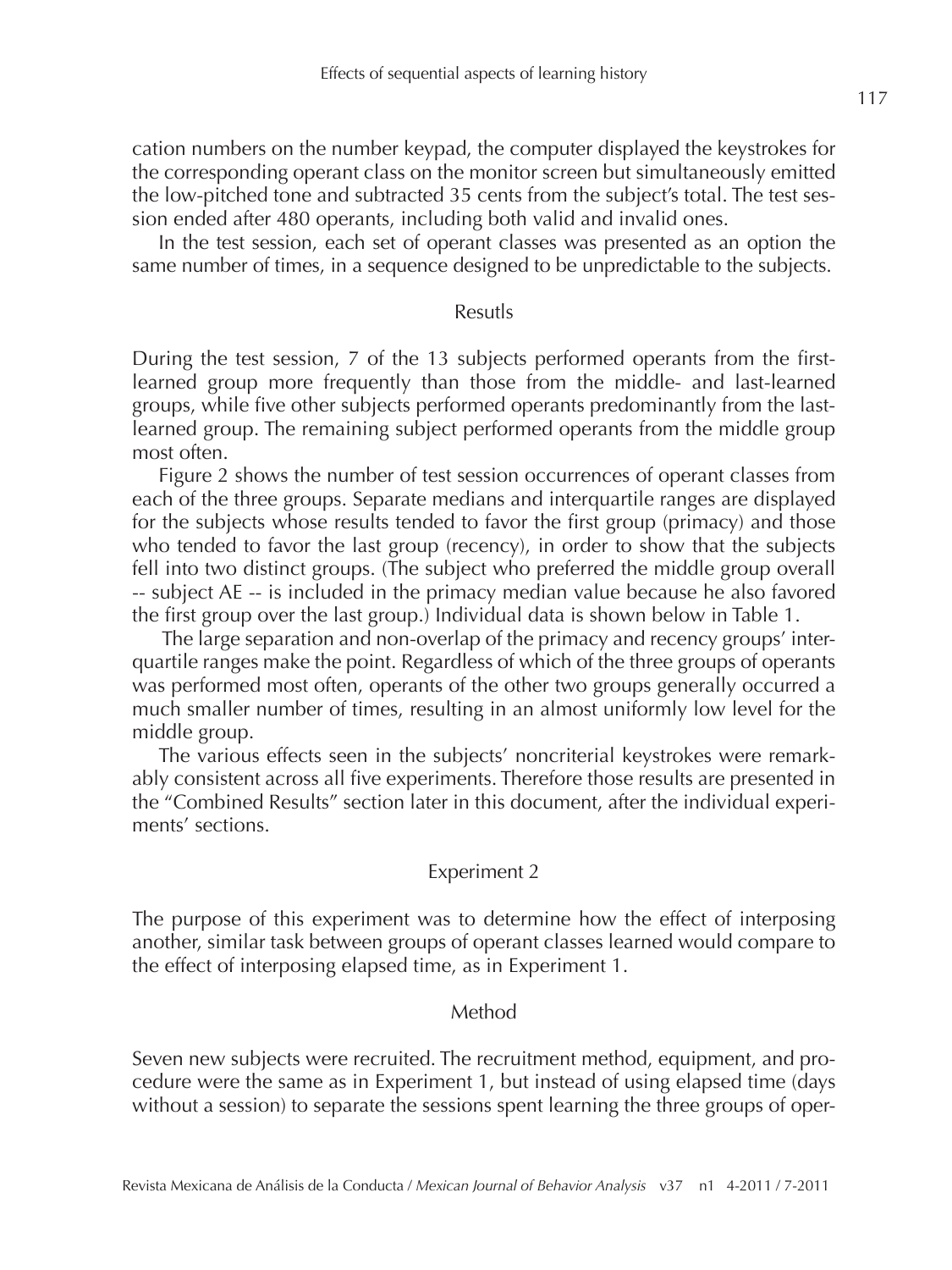| Subject            | <b>First Group</b> | Middle<br>Group    | Last Group         |
|--------------------|--------------------|--------------------|--------------------|
| Showing            | Predominantly      | Primacy            |                    |
| <b>FW</b>          | 153                | 81                 | 76                 |
| J/A                | 321                | 1                  | 19                 |
| J/Y                | 226                | 58                 | 55                 |
| SP                 | 337                | 0                  | 0                  |
| SSW                | 193                | 30                 | 112                |
| TB                 | 294                | 42                 | 7                  |
| <b>TRD</b>         | 151                | 116                | 77                 |
| Showing            | Predominantly      | Recency            |                    |
| <b>BTH</b>         | 77                 | 90                 | 173                |
| <i>IAA</i>         | 19                 | 0                  | 322                |
| IR                 | 127                | 11                 | 186                |
| S/B                | 31                 | 1                  | 312                |
| SIM                | 19                 | 0                  | 324                |
| Showing<br>Neither | Showing<br>Neither | Showing<br>Neither | Showing<br>Neither |
| AE                 | 75                 | 169                | 42                 |

Table 1.

*Number of operants performed from given sequential group during test session, Experiment 1 (individual data*

ant classes, a single session in which subjects learned a new, different group of operant classes (defined by different sets of mandated keystrokes) was interposed between sessions 3 and 4, and another between sessions 6 and 7. The additional operant classes were not presented as choices during the test session (although subjects were not informed of this fact in advance).

Experiment 2 thus consisted of 12 sessions on 12 consecutive days. 15 operant classes were learned. During sessions 1 through 3, the same operant classes 1, 2 and 3 were learned and practiced as in Experiment 1; during session 4, new operant classes A, B and C were required; during sessions 5 through 7, operant classes 4, 5 and 6, again as in Experiment 1; during session 8 new operant classes D, E,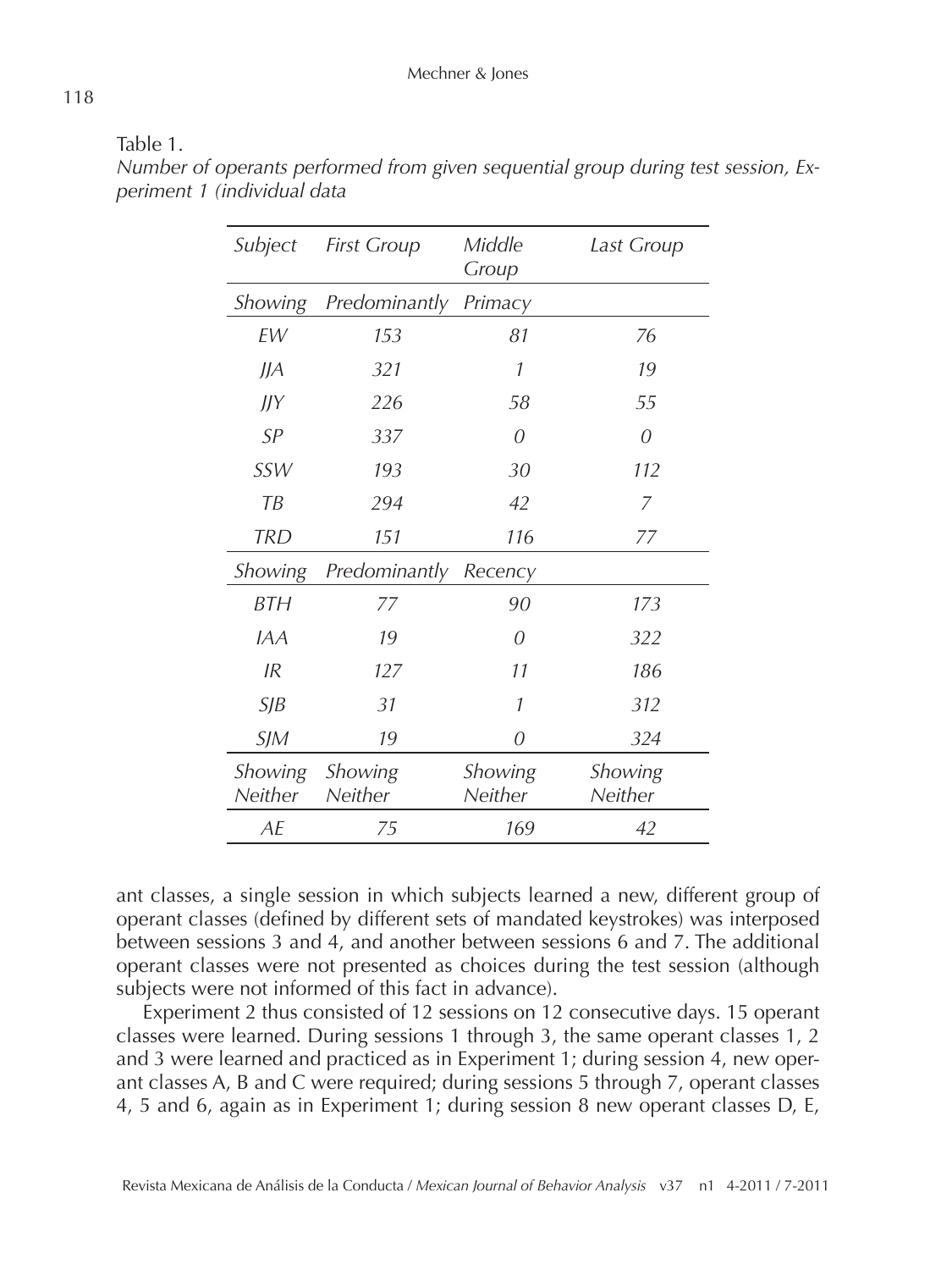and F; and during sessions 9 through 11, operant classes 7, 8 and 9. Session 12 was the test session, which was exactly the same as that of Experiment 1. On days 4 and 8 a piece of paper with the required keystrokes for either operant classes A, B and C or D, E and F was taped to the bottom of the computer monitor.

#### Results

In the test session, five of the seven subjects performed operants from the firstlearned group far more often than those from the other groups, and one subject performed operants from the last-learned, most recent, group most often.



*Figure 3.* Operants from the given sequential group performed by subjects during the test session, Experiment 2.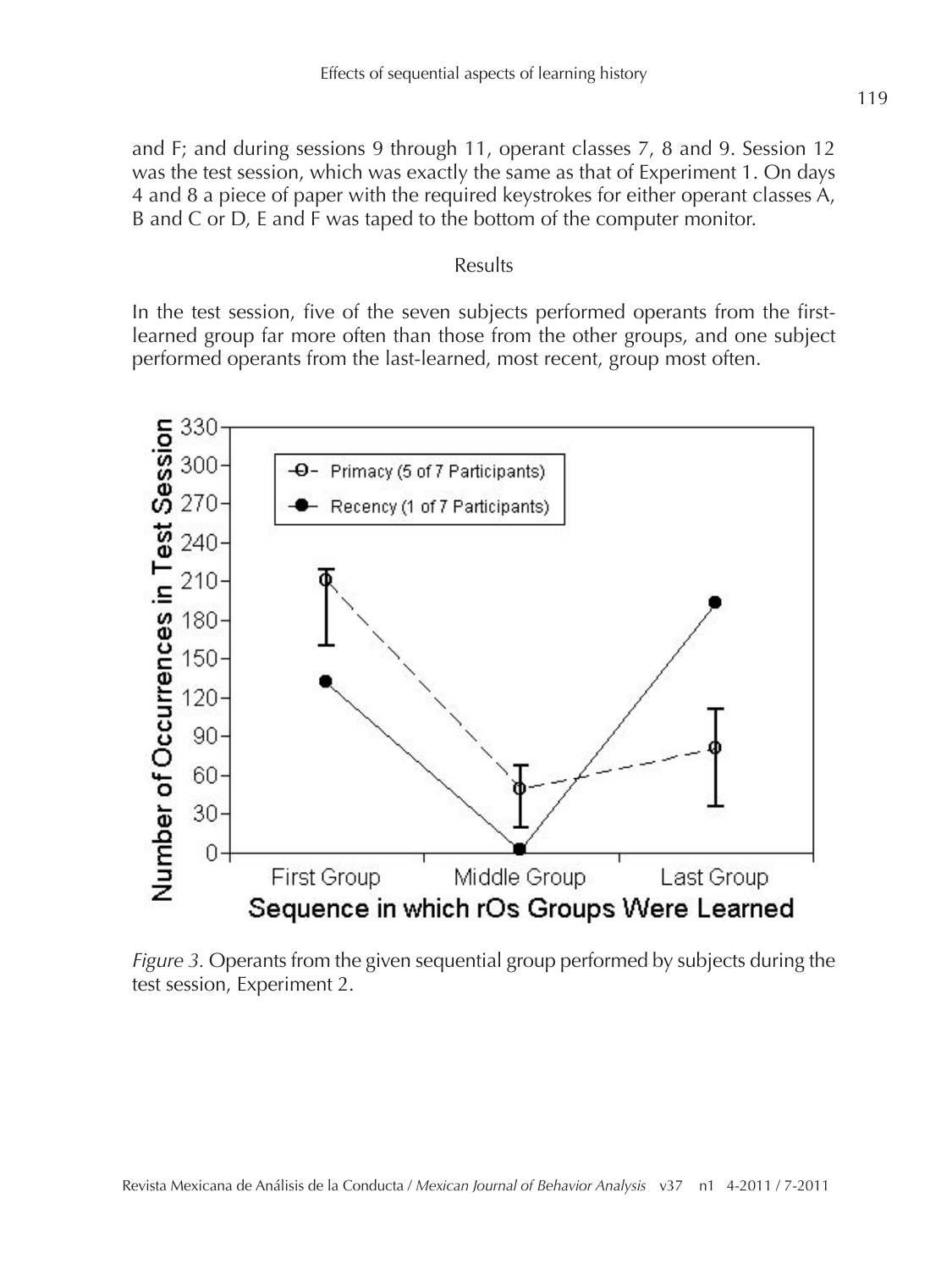Figure 3 shows the number of test session occurrences of operants from each of the three groups when learning was separated by interpolated learning sessions involving different patterns, rather than elapsed time. The median and interquartile ranges for the five subjects demonstrating primacy are shown, as well as the individual data points for the one subject demonstrating recency. The seventh subject performed operants from all three groups almost equally often. His data, along with all the individual data, is in Table 2 below.

# Table 2.

| Subject    | <b>First Group</b>      | Middle<br>Group | Last Group |
|------------|-------------------------|-----------------|------------|
| Showing    | Predominantly Primacy   |                 |            |
| APB        | 210                     | 20              | 111        |
| FAD        | 153                     | 78              | 114        |
| MR         | 219                     | 49              | 36         |
| RAS        | 160                     | 67              | 81         |
| TDD        | 346                     | $\theta$        | $\theta$   |
| Showing    | Predominantly Recency / |                 | Both       |
| <i>SYI</i> | 132                     | 2               | 193        |
| Showing    | Neither                 |                 |            |
| IPV        | 100                     | 94              | 108        |

*Number of operants performed from given sequential group during test session, Experiment 2 (individual data)*

 Thus primacy was again the predominant effect, to a much greater degree than in Experiment 1. In fact, in Experiment 2 the preference for operants from the first group over those from the last group is fairly close to statistical significance, with  $p = .1065$  (t(6) = 1.90,  $p < .25$ , two-tailed). As in Experiment 1, the middle group almost always occurred the least often during the test session.

# Experiment 3

The purpose of this experiment was to determine whether the insertion of additional sessions spent performing another, similar task at the beginning and end of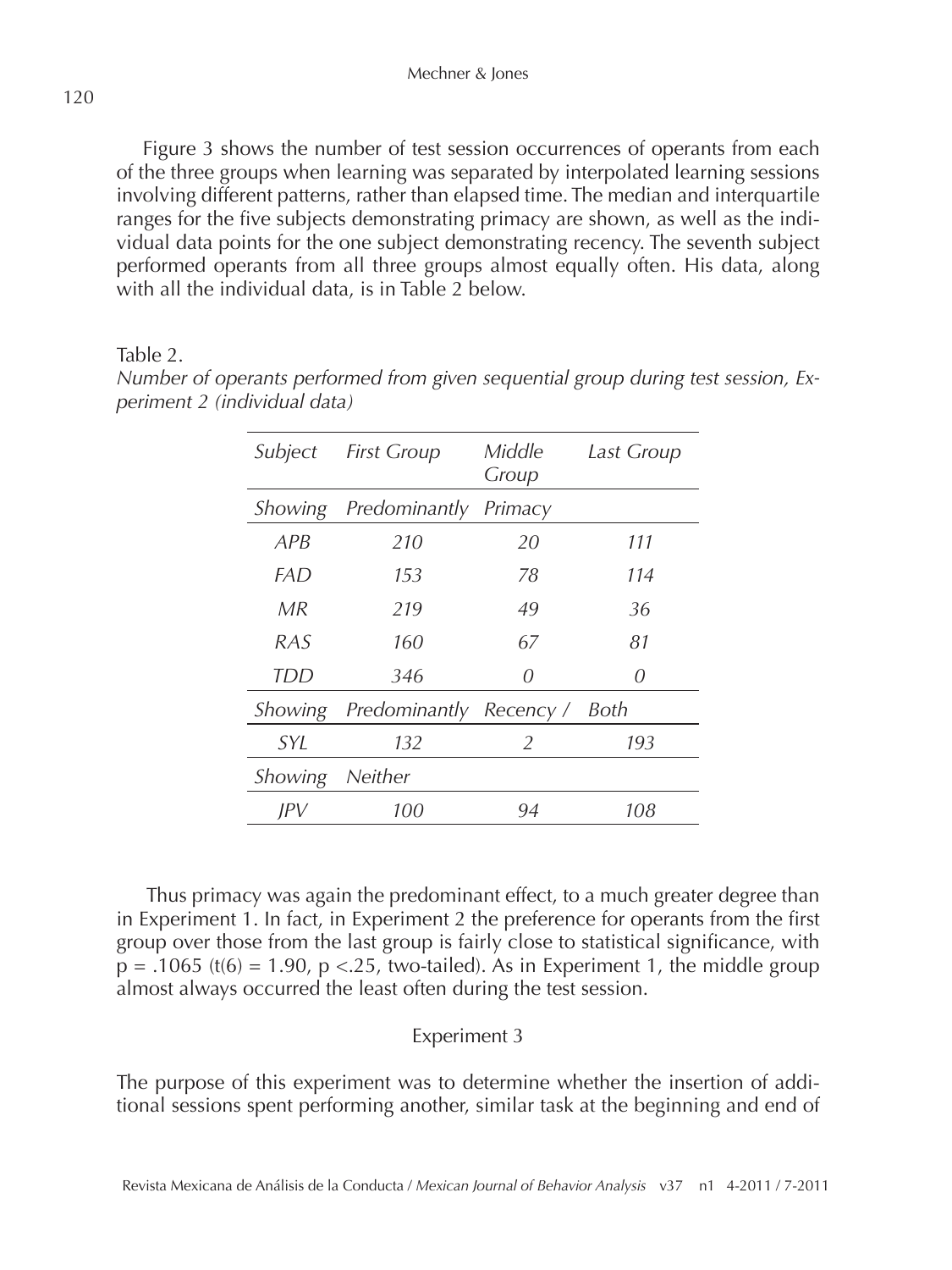the study would weaken the primacy and/or recency effects observed for the firstand last-learned operant classes in Experiments 1 and 2, thus potentially flattening the curve.

### Method

Ten new subjects were recruited. The recruiting method, equipment, and procedure were the same as in Experiment 2, except that two additional sessions were inserted, one at the very beginning, before the first group of operant classes (1, 2 and 3) was introduced, and the other at the end of the learning sessions, after the last group of three operant classes (7, 8 and 9) but before the test session. In each of the four interpolated sessions, 6 new and different operant classes were learned rather than 3, for a total of 24 new operant classes in addition to the 9 learned in Experiments 1, 2, and 3. Experiment 3 therefore consisted of 14 sessions on 14 consecutive days, with sessions 2 through 4, 6 through 8, and 10 through 12 replicating sessions 1 through 9 of Experiment 1, and with session 14 being identical to the test session for Experiment 1. A total of 33 operant classes were learned. None of the 24 new operant classes learned in Sessions 1, 5, 9 and 13 were required or presented as choices during the test session, although once again, subjects were not told this in advance.

#### Results

During the test session, operants of classes 1, 2 and 3 (the "first group") were performed most often by 9 of the 10 subjects, even though these were no longer actually the first operants learned in the sequence. The tenth subject performed the last group of operant classes most often.

Figure 4 displays the number of test session occurrences of operants from each of the three groups when additional learning sessions devoted to different patterns were inserted at the beginning and end of the experiment. Medians and interquartile ranges are shown for the 9 of 10 subjects who demonstrated recency. Individual data is in Table 3 below.

Once again, primacy prevailed, in this case with operant classes from the first group showing a statistically significant advantage over those from the last group  $(t(9) = 3.69, p < .01$ , two-tailed). The middle group again was almost always the lowest.

In Experiments 1 through 3, the accuracy with which operant classes from each of the groups were performed during the final session was not significantly different for the three groups. However, there is a small but statistically significant difference between the accuracy level of the operants performed most often by each subject during the test session ( $M = 92.11\%$ , SD = 6.10) when compared with the accuracy level of that same subject's less-used group, regardless of operant class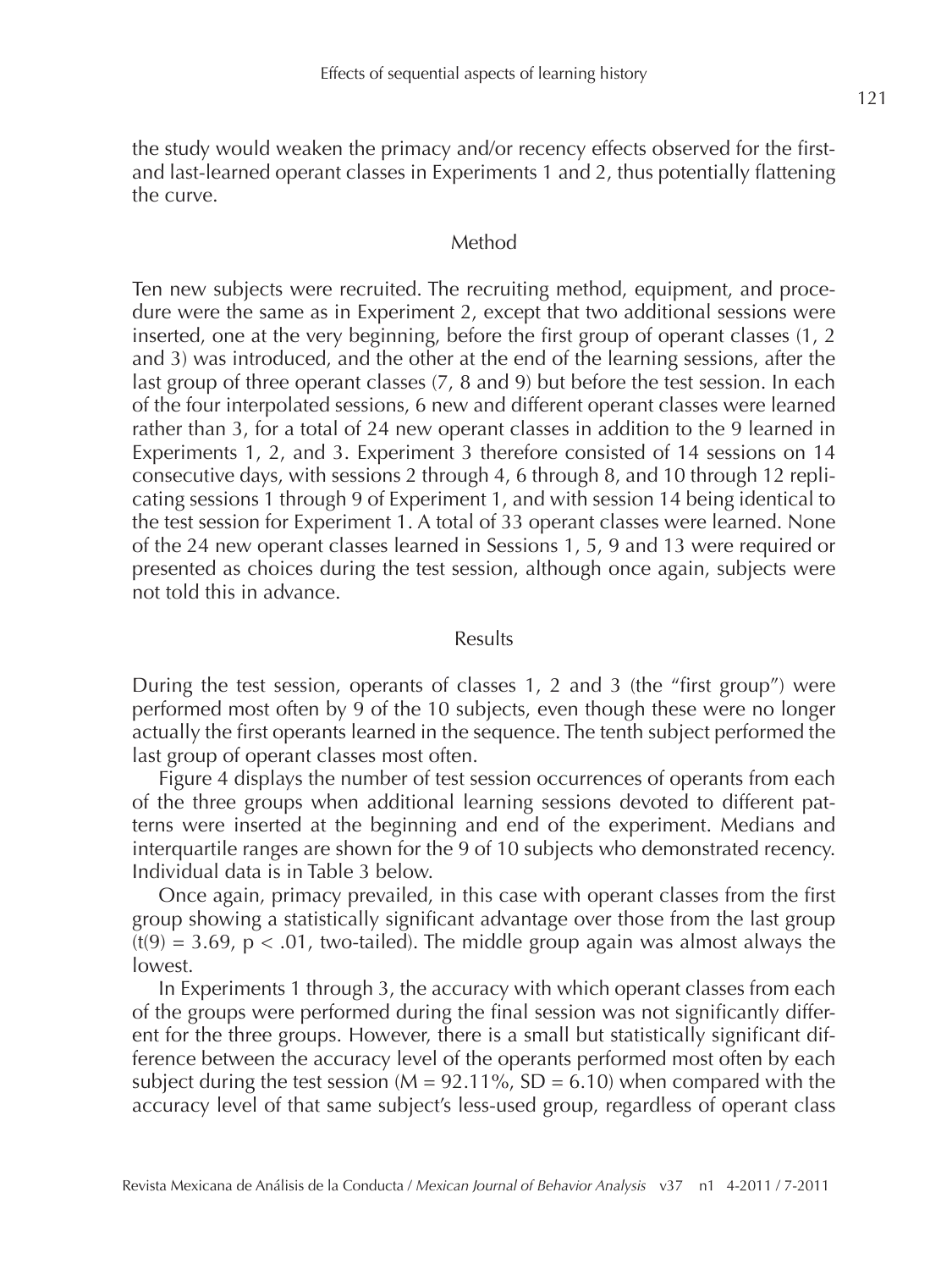

*Figure 4.* Operants from the given sequential group performed by subjects during the test session, Experiment 3

 $(M = 86.77\%$ , SD = 10.91). This difference is significant, t(58) = 2.34, p < .05, two-tailed.

# Experiment 4

Since the insertion of additional operant classes at the beginning and end failed to produce any flattening of the function in Experiment 3, Experiment 4 was conducted to determine whether giving equal weight during practice to the operant classes learned first and last, and then offering them as test session choices, would flatten the function for the three middle groups. A further purpose of both this experiment and the one that follows was to provide data for a five-point function.

# Method

Eight new subjects were recruited. The recruitment method, equipment, and procedure were again the same, except that five groups of three different operant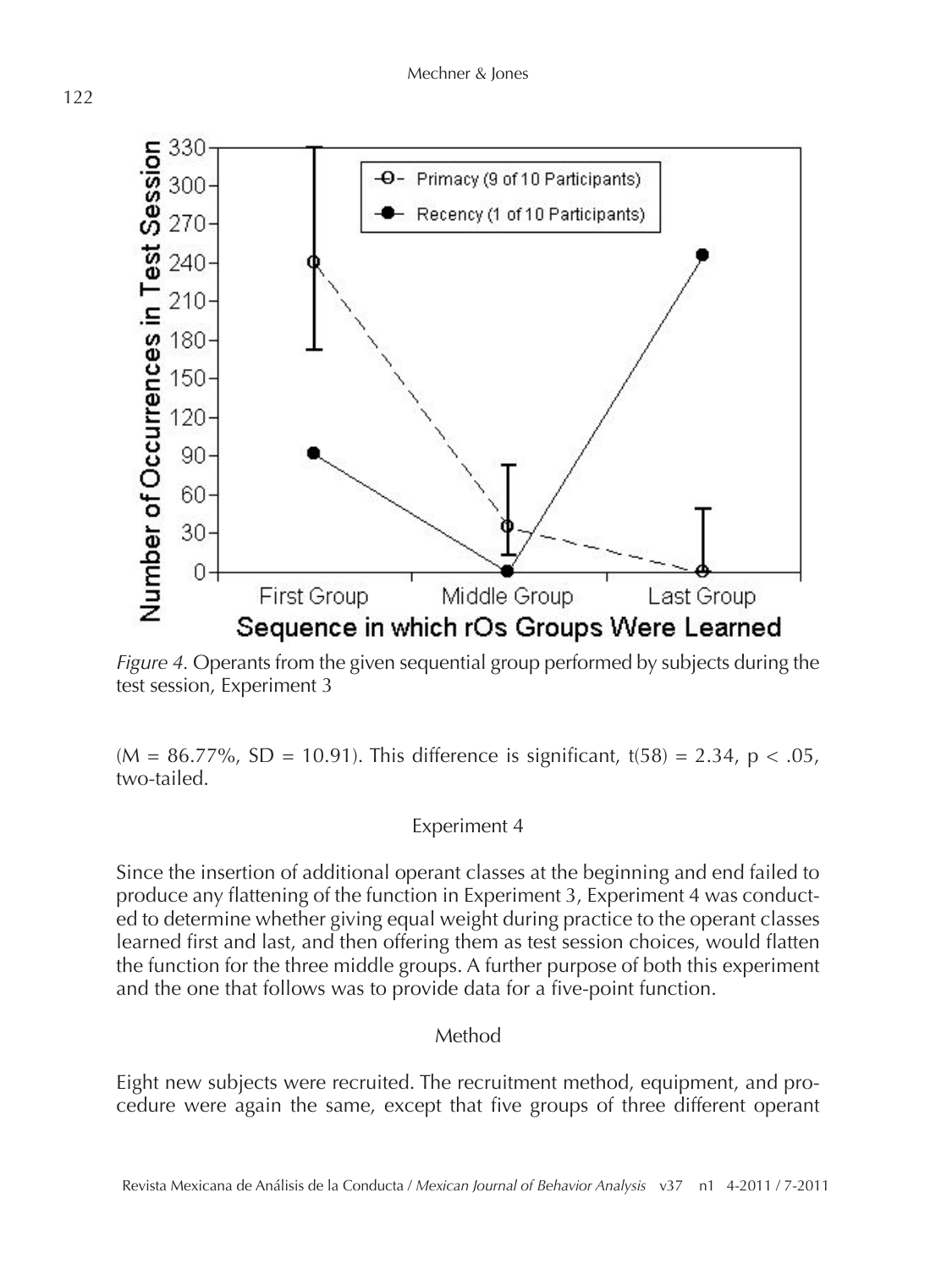| anie |  |  |
|------|--|--|
|      |  |  |

| Subject    | <b>First Group</b> | Middle<br>Group | Last Group |
|------------|--------------------|-----------------|------------|
| Showing    | Predominantly      | Primacy         |            |
| <b>ADM</b> | 172                | 83              | 49         |
| ЛY         | 333                | 13              | 0          |
| JSW        | 330                | 0               | 0          |
| I A        | 167                | 155             | 16         |
| LBN        | 319                | 0               | 0          |
| I FB       | 240                | 40              | 80         |
| LMA        | 233                | 118             | 0          |
| LMS        | 336                | 19              | 0          |
| MMG        | 166                | 35              | 133        |
| Showing    | Predominantly      | Recency         | / Both     |
| NVF        | 91                 | $\theta$        | 245        |

*Number of operants performed from given sequential group during test session, Experiment 3 (individual data).*

classes each were learned, all practiced the same number of times, and all tested during the final session.

This experiment consisted of 11 sessions on 11 consecutive days. A total of 15 operant classes were learned. Operant classes 1, 2 and 3 (the first group) were learned and practiced during sessions 1 and 2; operant classes 4, 5, and 6 (second group) in sessions 3 and 4; operant classes 7, 8 and 9 (third group) in sessions 5 and 6; operant classes 10, 11 and 12 (fourth group) in sessions 7 and 8; and operant classes 13, 14 and 15 (last group) in sessions 9 and 10. By the final session, each of the 15 operant classes had been required exactly 280 times. Session 11 was the test session, at the beginning of which the computer displayed the identification numbers of five different operant classes that would be accepted, always one operant class from each group. For every block of 20 consecutive operants, five different operant classes, one from each group, were accepted, and the numbers of those five were displayed at the start of each block. All other aspects of both learning sessions and the test session were the same as in previous experiments.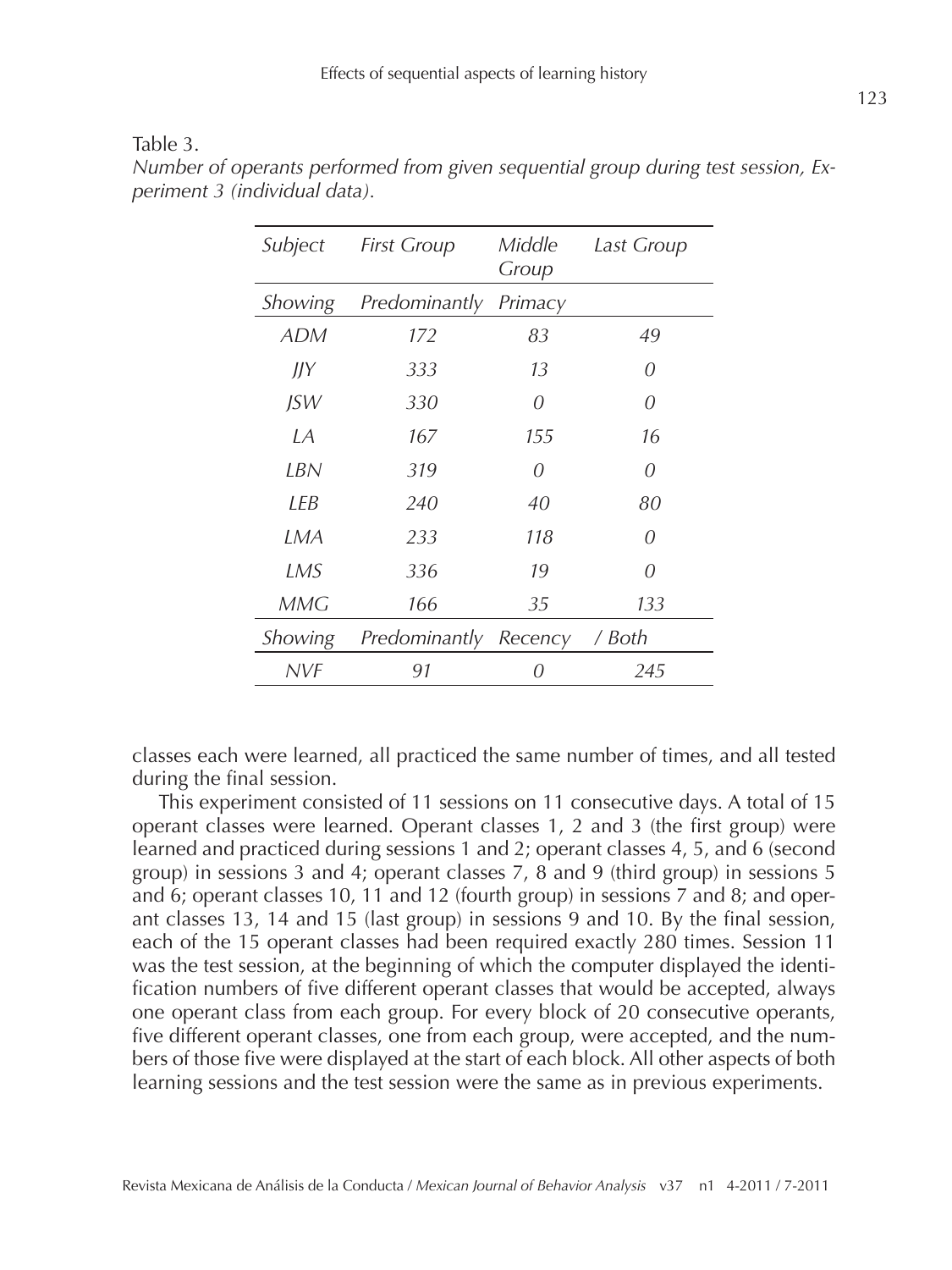### Results

In the final test session, five of the eight subjects chose and performed operants from the first-learned group most often, one chose operants from the last-learned group most often, one chose operants from the first and last groups equally often, and one chose operants from the second group most often. With the exception of this last subject, preference levels for the three middle groups were very low.

Figure 5 shows the number of test session occurrences of operants from each of the five groups learned in succession, with medians and interquartile ranges displayed for the 5 out of 8 subjects who exhibited predominantly primacy, and the data from last three subjects mentioned combined to form the recency median. Individual data is in Table 4 below.



*Figure 5.* Operants from the given sequential group performed by subjects during the test session, Experiment 4.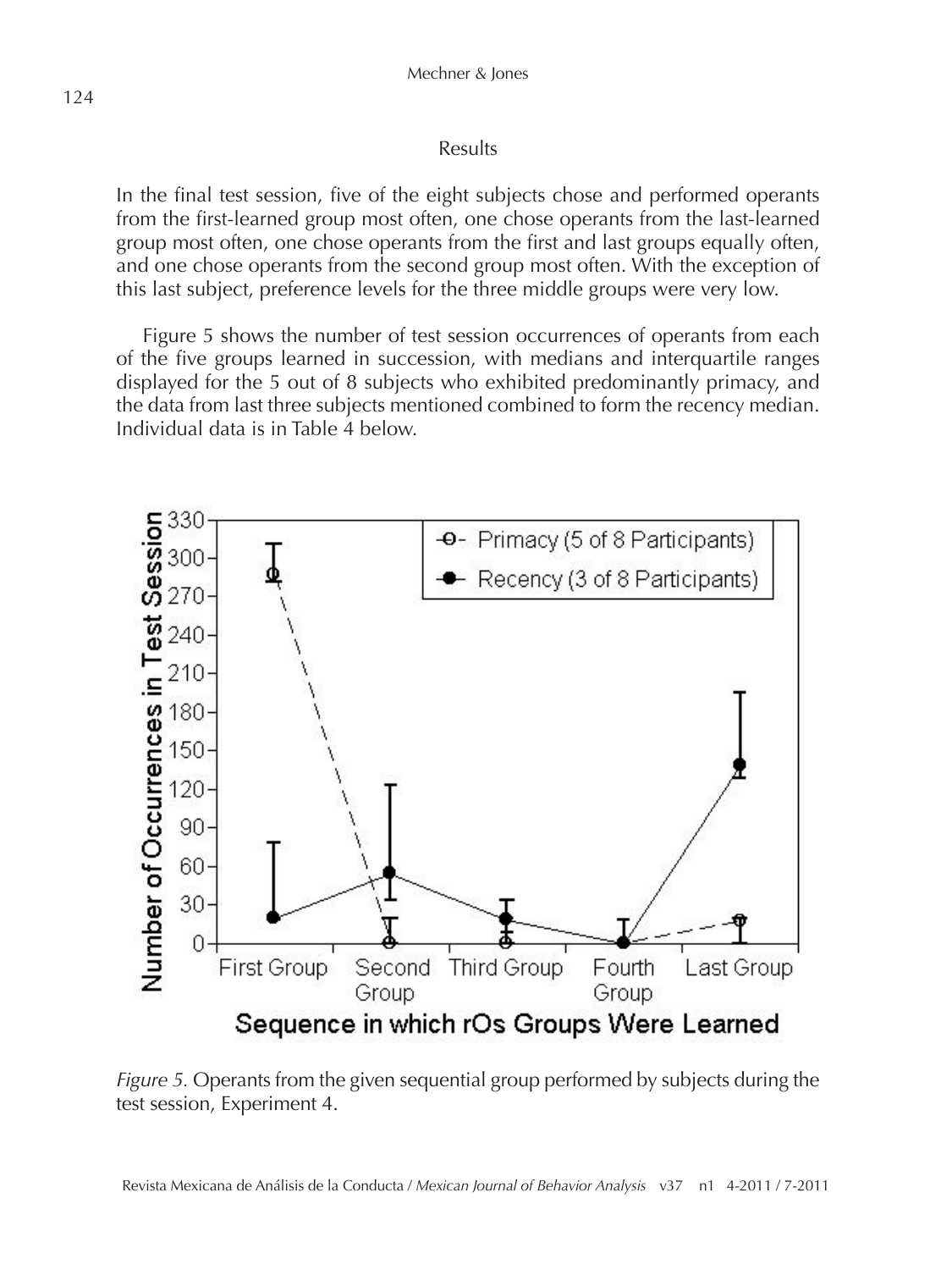Once again, primacy prevailed, however not as strongly as in Experiment 3, with preference for operant classes from the first group learned again only approaching statistical significance:  $p = .1457$ ,  $t(7) = 1.64$ ,  $p < .25$ , two-tailed.

### Experiment 5

Table 4.

*Number of operants performed from given sequential group during test session, Experiment 4 (individual data).*

| Subject    | <b>First Group</b> | Second<br>Group | <b>Third Group</b> | Fourth<br>Group | Last Group |
|------------|--------------------|-----------------|--------------------|-----------------|------------|
| Showing    | Predominantly      | Primacy         |                    |                 |            |
| A/M        | 189                | $\theta$        | 37                 | 54              | 60         |
| ESS        | 311                | 20              | 0                  | 0               | 20         |
| LAS        | 349                | 0               | $\Omega$           | $\theta$        | 0          |
| МA         | 281                | 0               | 34                 | $\theta$        | 17         |
| <b>SR</b>  | 287                | 47              | 0                  | $\theta$        | 0          |
| Showing    | Predominantly      | Recency         | / Both             |                 |            |
| ACB        | 18                 | 193             | 18                 | 0               | 118        |
| <b>JLM</b> | 137                | 14              | 20                 | 36              | 139        |
| <b>KPW</b> | 19                 | .54             | 0                  | $\theta$        | 2.51       |

The finding in the previous experiments, that the interposition of additional learning tasks between learning sessions, rather than periods of time, seems to favor primacy over recency effects, raises the question of whether this effect was truly due to the time passage variable. The present experiment attempted to address this question by adding long time periods between groups of operant classes in a fivegroup design, rather than only three.

# Method

Ten new subjects were recruited. The recruitment method, equipment, and procedure were the same as for Experiment 4, except that different numbers of days without a session (elapsed time) were inserted between the sessions for each group of operant classes. Experiment 5 thus consisted of 11 sessions that were exactly the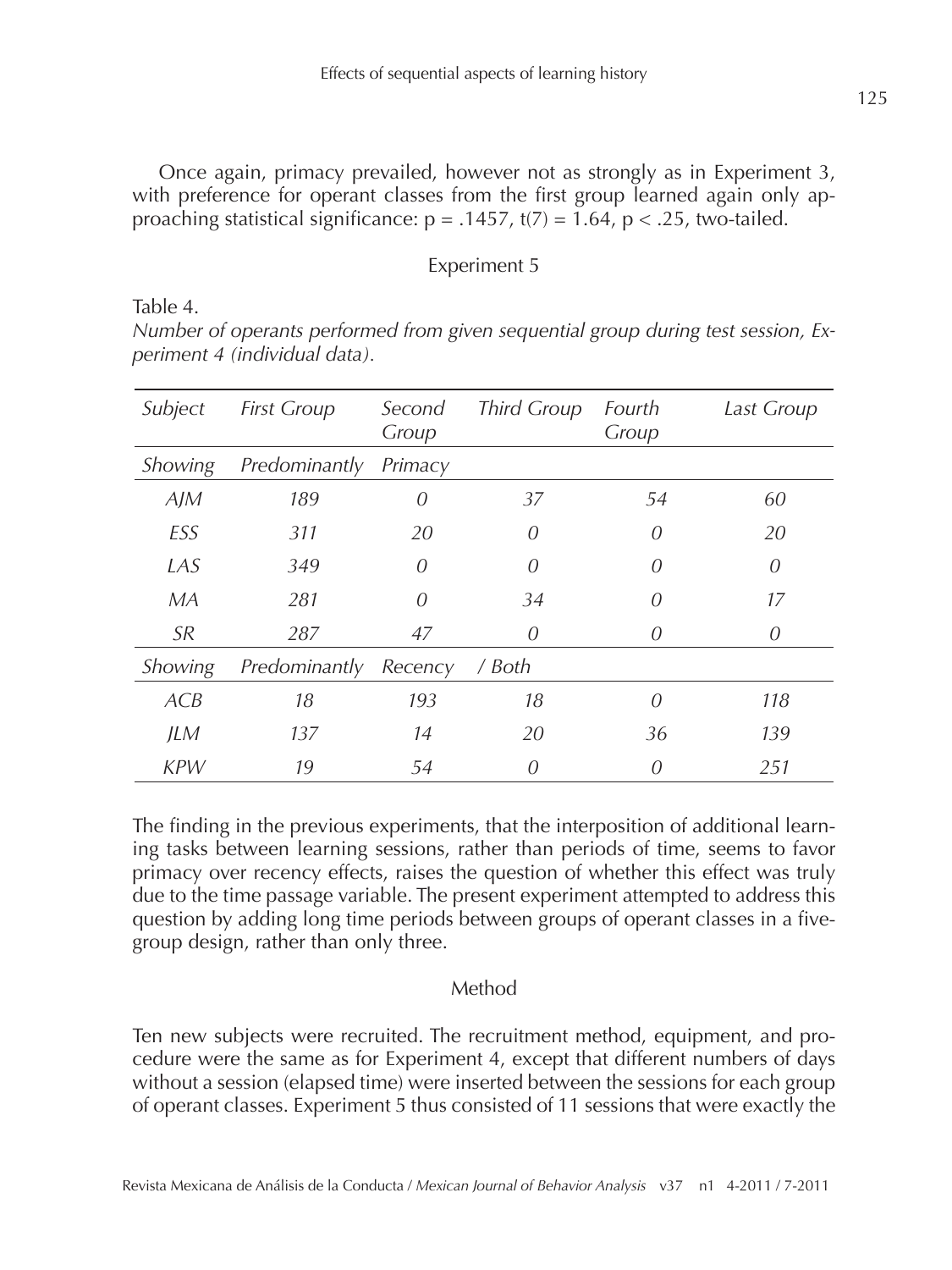same as the 11 sessions in Experiment 4, but spread out over 25 days.

Subjects learned operant classes 1, 2 and 3 during sessions 1 and 2 as before, followed by an eight-day break without a session before returning for sessions 3 and 4, in which they learned operant classes 4, 5, and 6. Four more days then elapsed without a session before operant classes 7, 8 and 9 were introduced in sessions 5 and 6. There were then two days without a session, followed by sessions 7 and 8, when operant classes 10, 11 and 12 were introduced. Beginning the very next day came sessions 9 and 10 in which operant classes 13, 14 and 15 were introduced. Session 11, as in Experiment 4, was the test session, taking place the day after session 10 and identical in design to that in Experiment 4.

This schedule was chosen so that the number of days between the sessions spent practicing the different groups of operant classes formed a roughly geometric progression: 8, 4, 2 and 0 days.



#### *Figure 6.*

Operants from the given sequential group performed by subjects during the test session, Experiment 5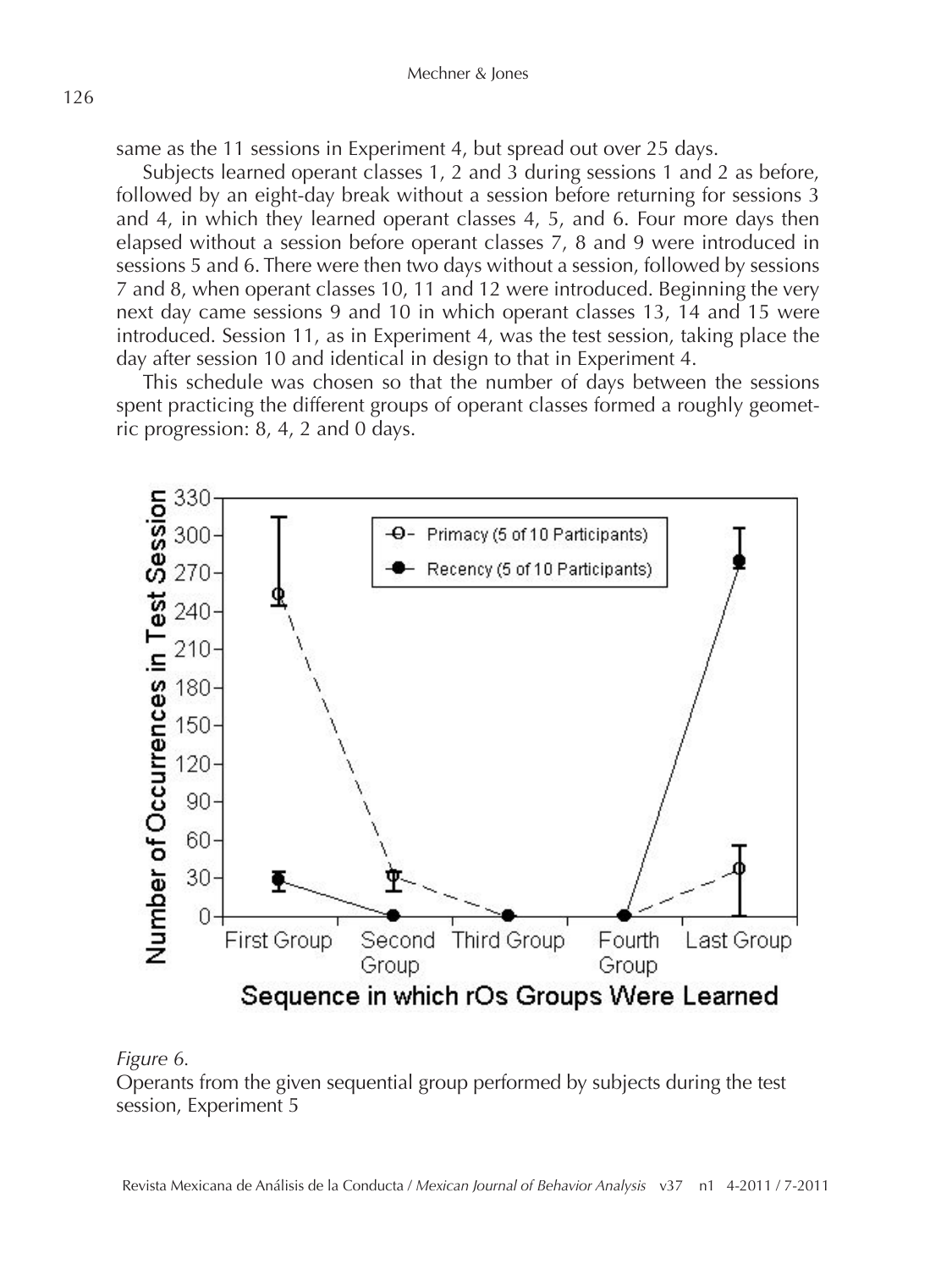#### Results

In the test session, 4 of the 10 subjects still chose operants from the first group learned far more often than others, even though it had been over three weeks since they had last used them. Another four subjects overwhelmingly chose operants from the last group learned most often. Of the two remaining subjects, one chose operants from the first, second and last groups learned almost equally often (while ignoring those from the third and fourth groups completely) and the other chose operants from all groups almost equally often.

Figure 6 shows these results, with one of these two anomalous subjects placed in the recency median category (RXN) and the other in the primacy median category (NAT). Individual data is in Table 5 below.

Median levels for the three middle groups were extremely low, even lower than those seen in Experiment 4.

In Experiments 4 and 5 there is a difference in the percent accuracy during the test session for operant classes from the first and last groups learned  $(M = 92.27\%)$ ,

Table 5.

| Subject    | <b>First Group</b> | Second<br>Group | <b>Third</b><br>Group | Fourth<br>Group | Last Group |
|------------|--------------------|-----------------|-----------------------|-----------------|------------|
| Showing    | Predominantly      | Primacy         |                       |                 |            |
| ALB        | 244                | 31              | $\Omega$              | 1               | 55         |
| DJG        | 253                | 35              | $\theta$              | $\theta$        | 37         |
| H/S        | 314                | 20              | O                     | $\theta$        | 0          |
| <b>MTF</b> | 327                | 18              | 0                     | 0               | 0          |
| Showing    | Predominantly      | Recency         |                       |                 |            |
| <b>KYC</b> | 20                 | 0               | $\Omega$              | $\Omega$        | 320        |
| LMR        | 35                 | 0               | O                     | 11              | 279        |
| <b>REF</b> | 28                 | 0               | 0                     | 0               | 305        |
| $R$ J $R$  | 20                 | 0               |                       | 0               | 274        |
| Showing    | Neither / Both     |                 |                       |                 |            |
| <b>NAT</b> | 74                 | 37              | 89                    | 52              | 74         |
| <b>RXN</b> | 110                | 117             | 0                     | $\theta$        | 116        |

*Number of operants performed from given sequential group during test session, Experiment 5 (individual data)*

Revista Mexicana de Análisis de la Conducta / *Mexican Journal of Behavior Analysis* v37 n1 4-2011 / 7-2011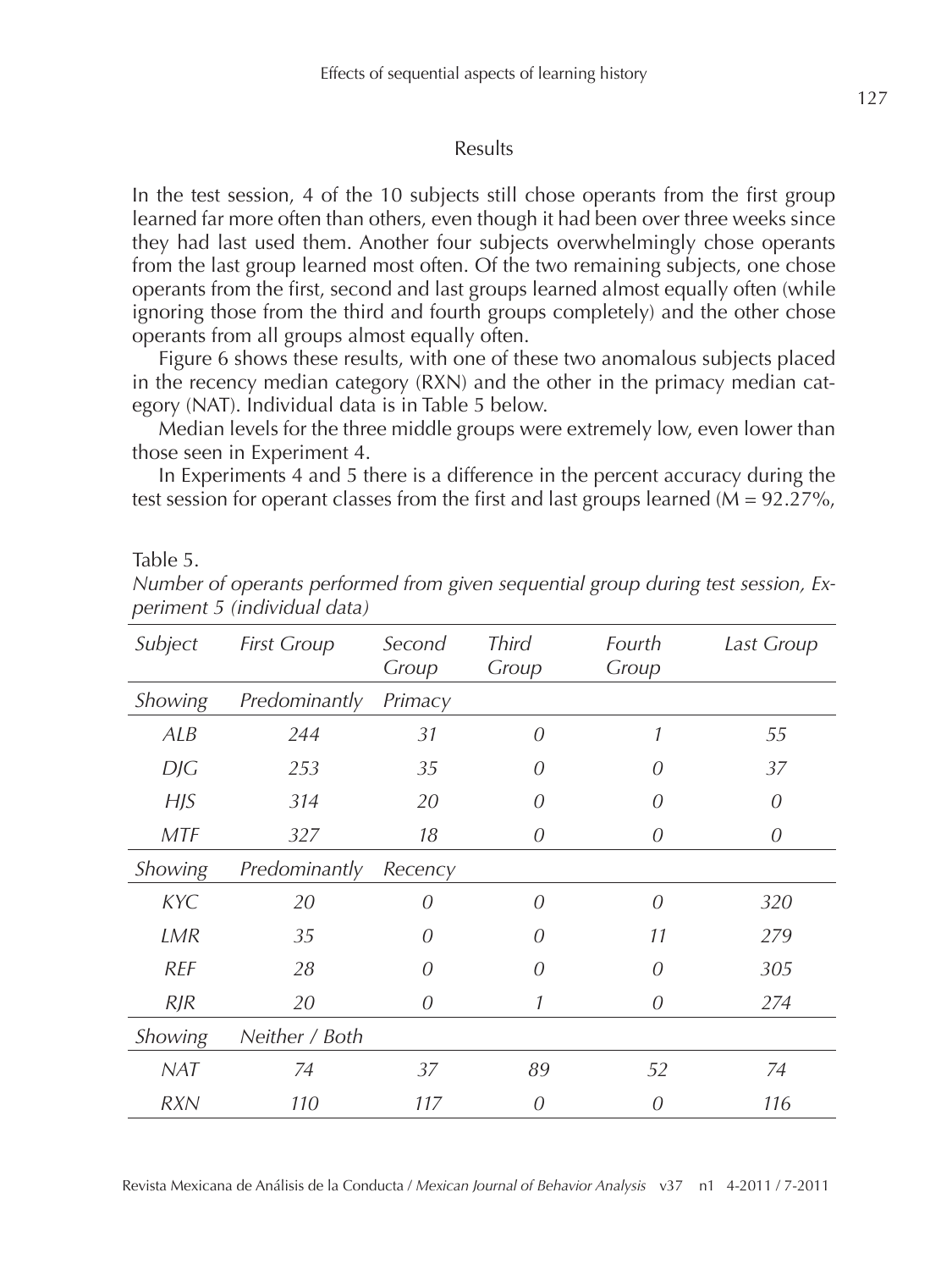$SD = 6.93$ ) compared to the accuracy level for the second, third and fourth groups -- the middle three ( $M = 78.47\%$ ,  $SD = 24.22$ ). This difference is significant, t(66)  $= 3.15$ ,  $p < .01$ , two-tailed.

### Combined Results

### *Noncriterial Pattern Analysis*

For the purposes of data analysis, all of each subject's noncriterial keystrokes (the six or more discretionary keystrokes between the three mandated initial and the three mandated final keystrokes of each operant) were grouped into patterns of three consecutive keystrokes ("triplets"), using a sliding window with consecutive triplets overlapping (i.e., a single sequence of six noncriterial keystrokes would be broken into four distinct triplets). The triplets did not include any criterial keystrokes. The elimination of pairs of letters that repeated in noncriterial keystrokes meant that each triplet would always consist of three different letters. It is important to note that triplets are not operant units; they are patterns of noncriterial behavior within the operant units.

The total number of mathematically possible triplets that can be formed from the twelve character keys is  $1,320$  ( $12x11x10$ ). The median value for the total number of unique (non-duplicated) triplets performed prior to the test session for all subjects in the five experiments is 518. However, the median value for the number of a subject's unique triplets that made up half of all their triplet occurrences is only 6, and the median value for the number that comprised 75% of all triplet occurrences is only 12. The majority of the other 500 or so triplets performed by the median subject occurred only once during the experiment. Furthermore, a significant portion of them occurred only during invalid operants – the median value for the total number of unique triplets found within at least one correctly-typed operant is 352.5, meaning that 165.5 of the median subject's 518 unique operants were performed only during mistakes. The vast majority of a subject's noncriterial keystrokes, although free to vary, are thus actually very highly stereotyped.

Noncriterial triplets tended to be stereotyped in different ways as well: almost half of the triplets used with a given operant class are only found within operants from that class. Of the 352.5 noncriterial triplets associated with at least one valid operant performed by the median subject, 161.5 of these only occur within operants of that class. This implies that a significant number of the noncriterial triplets performed within operants of a given class become tied to the criterial keystrokes for that class.

Finally, the level of variability seen in the use of the noncriterial keystrokes drops quite quickly after learning begins. The average for the total number of unique triplets performed during session 1 (for all subjects in all experiments) is 152.09 (SD 127.12). By the very next session that number has dropped to 104.53 (and the standard deviation has dropped, to 79.71). This difference is significant despite the high variance  $(t(92) = 2.17, p < .05$ , two-tailed). The average number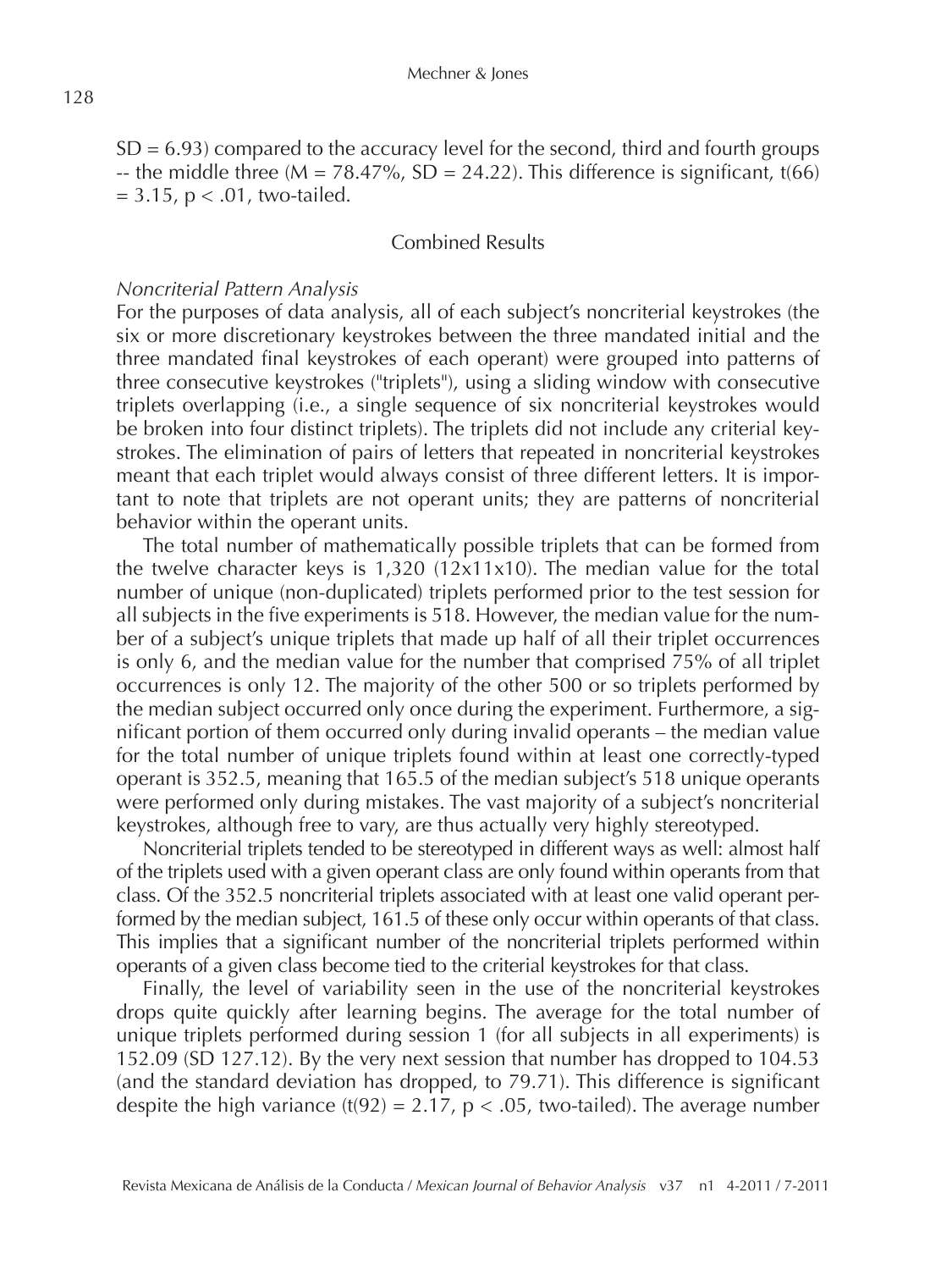of unique triplets occurring per session then remain essentially the same for the rest of the experiments; in the last learning session before the test, the average is 103.83 (SD 80.24), while in the test session itself it is 111.28 (SD 80.36).

In addition to counting numbers of unique noncriterial triplets, the experiment's software tracked and recorded the occurrence of each one throughout all of each subject's sessions. Tracking the triplets permits them to be identified as old (having occurred previously) or as new -- never having occurred previously. Resurgence of old triplets during the test session could thus be measured in terms of their "antiquity," defined as the number of blocks in an individual subject's learning history one must count back to find a prior instance of that same triplet. A higher antiquity level would thus represent an older noncriterial pattern.

Another significant difference in noncriterial behavior was thus revealed between noncriterial triplets performed during valid operants and those performed during invalid ones. Noncriterial differences between valid and invalid operants were compared, prior to and during the test session, for rates of occurrence of new triplets, and for the antiquities of the old ones.

Figure 7 is a comparison of average antiquity levels of non-criterial patterns within valid operants performed during the test session vs. those within invalid operants. The bar groups show the median values of the average antiquity levels



*Figure 7.* Average antiquity of noncriterial patterns in invalid vs. valid operants performed during test session, all experiments.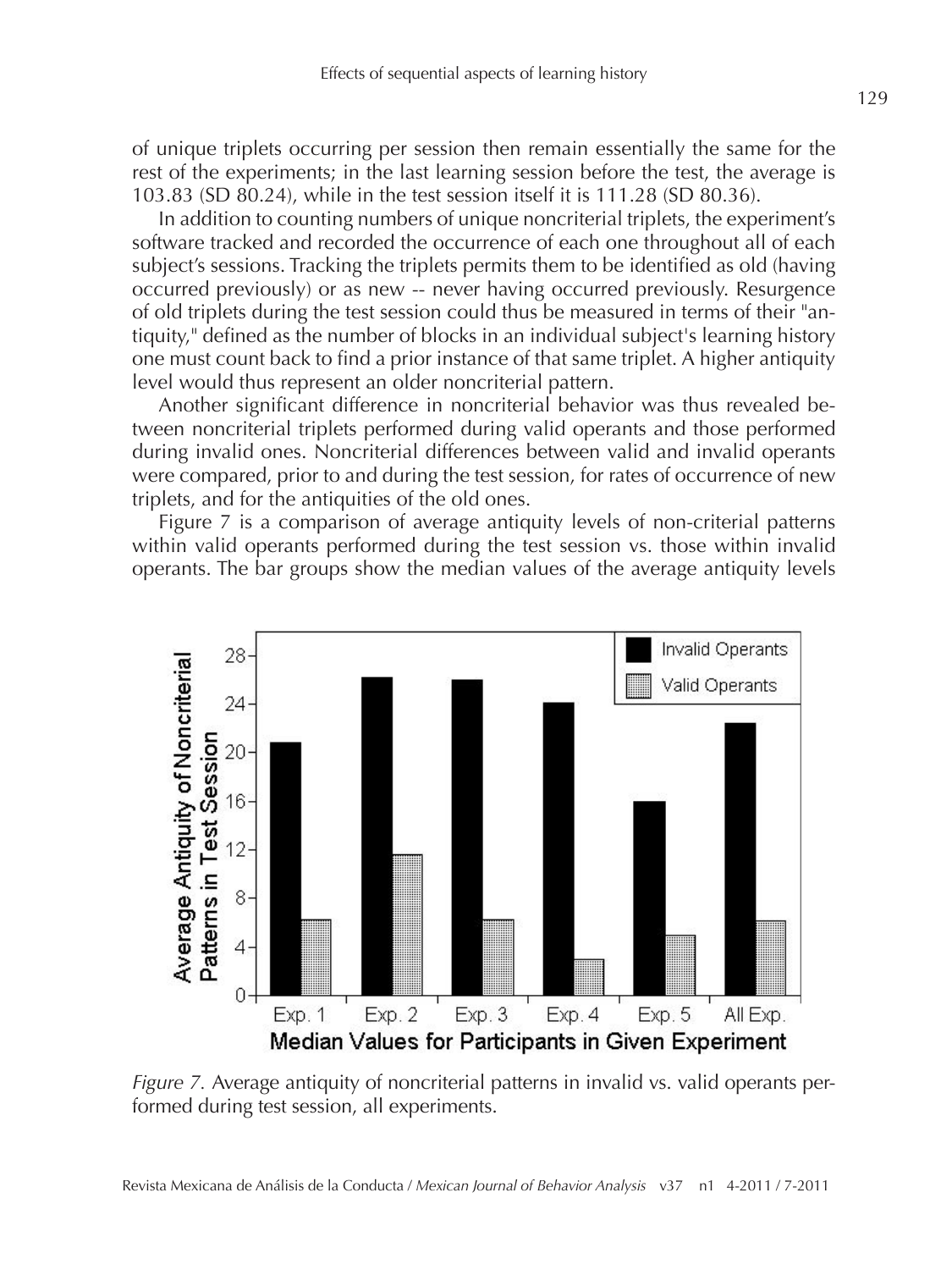for subjects in each individual experiment, and (at the far right) for all subjects in all experiments combined. (Note that triplets themselves cannot be invalid or incorrect, by definition.) This effect is remarkably robust across all five experiments. (For individual subjects' noncriterial data for all experiments, please see the supplementary document, "Effects of Sequential Learning - Additional Tables," available at http://mechnerfoundation.org/newsite/downloads.html.) This antiquity difference was observed for invalid vs. valid operants during the subjects' learning sessions as well, although the difference there is smaller.

In addition to having higher average antiquity levels, a considerably higher percentage of the triplets occurring in invalid operants during the test session were new (never before used), when compared to those within valid operants during the test session – 7.99% vs. 0.36%.

Figure 8 compares percentages of new (never previously recorded) noncriterial patterns within valid and invalid operants during the test session. Again, the median values for subjects in each experiment individually are shown, as well as the median across all experiments. This difference was observed for invalid vs. valid operants during learning sessions as well, but was more pronounced in the test



*Figure 8.* Percent new noncriterial patterns in invalid vs. valid operants performed during test session, all experiments.

130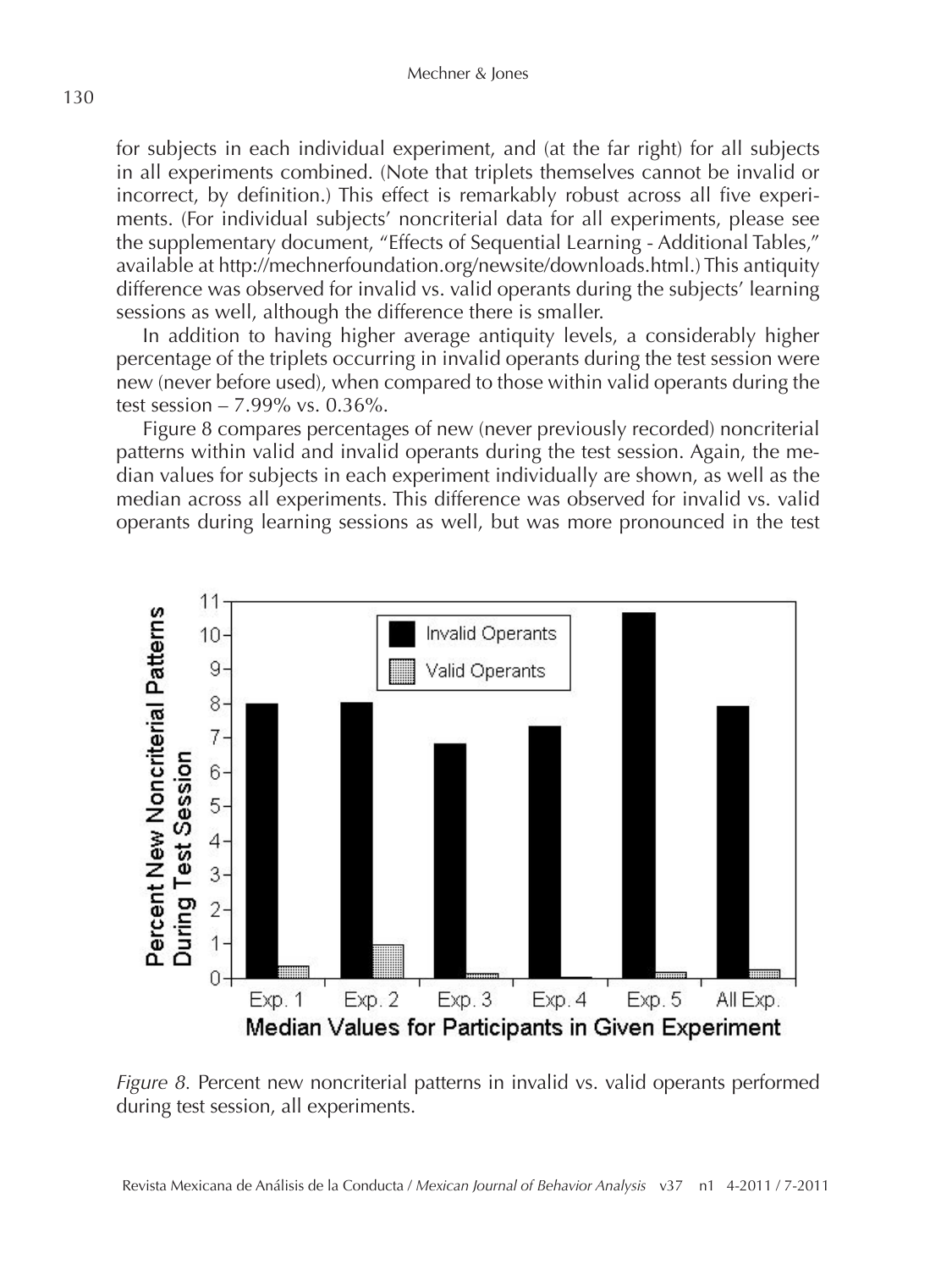session. Note that since each of a subject's unique triplets was, by definition, new the first time it occurred, the rate at which new triplets occurred was, of necessity, higher in the initial sessions than in later sessions.

Taking the median for all subjects in all experiments gives an average antiquity level of 22.42 blocks for triplets in invalid operants and 6.13 blocks for triplets in valid ones during the test session (this difference is shown graphically at the right end of Figure 3). The median (for all subjects in all experiments) average antiquity level in invalid operants during the last learning session is 3.40 blocks, while for valid operants it is 1.53 blocks.

The median value for the subjects' percent of triplets that are new during the test session, for all subjects in all experiments (shown at the right end of Figure 4) was 7.92% within invalid operants and 0.25% within valid ones. In the last learning session of all five experiments, the median (for all subjects) average percent of triplets within invalid operants that were new was 5.32%; within valid operants it was 0.25%.

In addition to average antiquity levels, each subject's individual median antiquity levels for invalid vs. valid operants in the test session were tracked. These levels are much lower in general; for all subjects in all experiments, the median antiquity level is 4 blocks for triplets in invalid operants and 1 block for triplets in valid ones during the test session, not counting blocks within the test session itself. The reason for the large gap between an individual's average and median antiquity is that invalid operants contain a larger number of individual triplets with very high antiquity levels, what one might call "spikes" in antiquity. Defining a "spike" as a triplet with an antiquity value equal to or greater than half of the available history blocks, the median percent of triplets within invalid operants during the test session which are spikes is 14.06%, versus only 0.14% spikes occurring in valid operants.

If an increase in the number of different triplets in use (as was consistently observed in the test sessions) were the result of a general increase in variability, one might expect new triplets and previously used triplets to occur in roughly equal proportion, drawn from the population of (median) 518 previously used ones and, therefore, the 802 (1,320 total possible triplets minus 518) new (not-yet-used) ones. The actual median value for the percentage of triplets occurring in the test session that were previously-used is 92.15% for incorrect operants and 99.78% for correct operants, for all five experiments combined. This means that the vast majority of the additional triplets used during the test session were reoccurrences of ones that had appeared previously in a given subject's learning history, rather than novel ones.

#### *Recency/Primacy Effects*

In the test sessions of these five experiments, in which the independent variable was the sequence in which the operant classes had been learned, 42 of the 48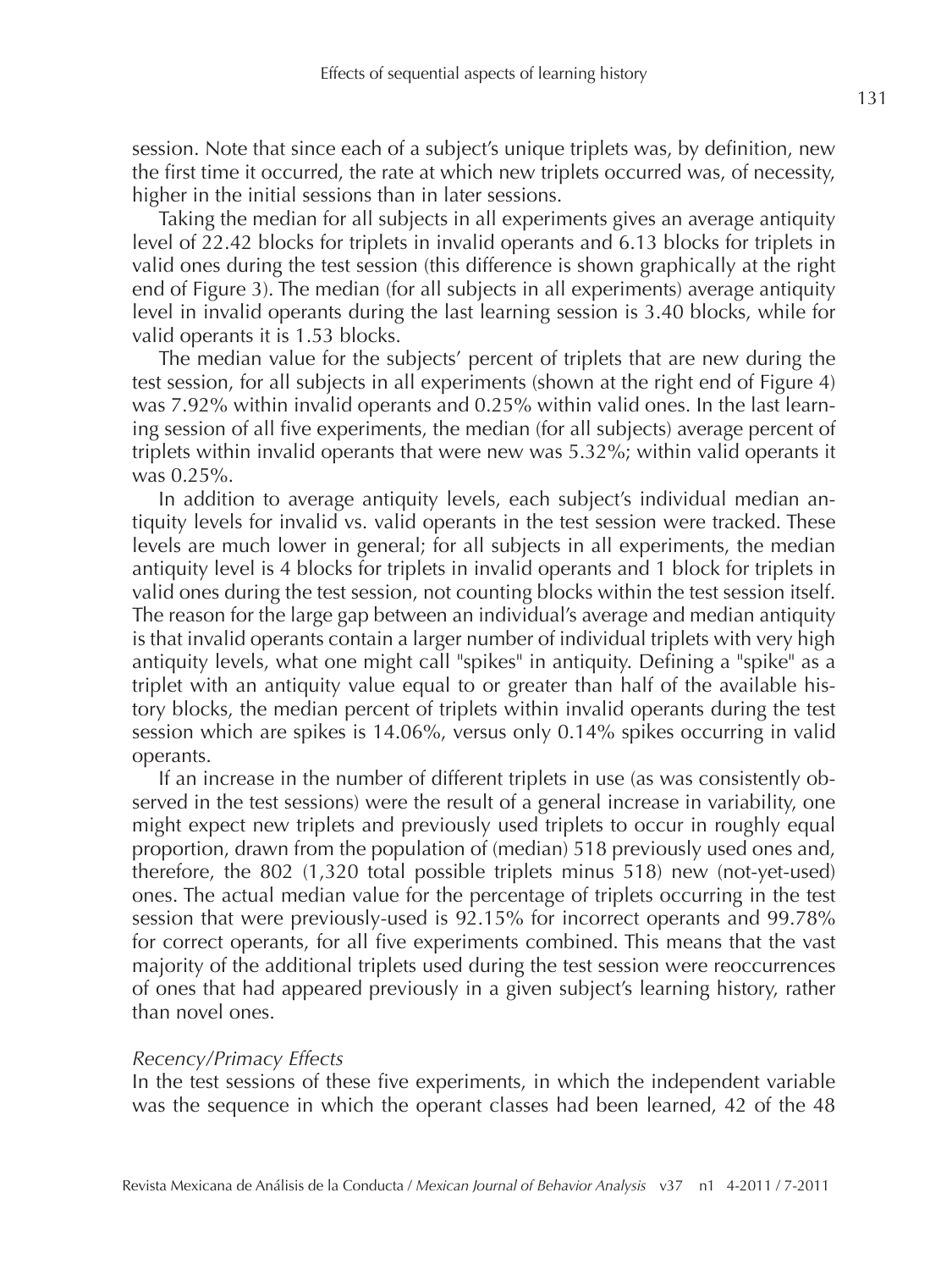subjects showed recency or primacy or both, i.e. performed the first-learned and/ or last-learned operant classes more often than those learned in between (with the individual differences being statistically significant to the .05 level using z-scores). Of those 42, 18 showed both recency and primacy (i.e., a V- or U-shaped function with statistically significant differences between both the first and middle point, and the last and middle point), and 24 showed either recency or primacy, but not both. In 28 of the 42, primacy predominated, meaning that the first-learned operant classes have a statistically significant advantage over all of the other groups, and in 12, recency predominated, by an analogous definition (again, using zscores with an alpha of .05 to determine statistical significance within each individual's data).

Far more subjects showed primacy rather than recency in the two studies that used interpolated learning to separate three groups of operants (Experiments 2 and 3), and in the one five-group study, in which the sessions took place on consecutive days (Experiment 4), whereas primacy was not as predominant in the two studies (Experiments 1 and 5, one three-group and one five-group) in which days without a session were inserted between the groups of operants. Inserting additional time between first-, middle-, and last-learned groups of operant classes thus tended to diminish the predominance of primacy in some subjects.

The key question, of course, is whether a variable can be found that correlates with the group (primacy or recency) into which a particular subject's skew will fall. Noncriterial triplets used, accuracy, speed, overall number of errors, and other measures collected show no noticeable differences between the learning session data for these groups.

However, a detailed analysis of all the data did show a difference (at a statistically significant level): those subjects who later chose the most recent group of operant classes (in the test session) made significantly more errors during the first two blocks in which that last group of operant classes were initially learned than did those subjects who later chose the first-learned group. For the 12 subjects for whom recency would later predominate, an average of 2.88% of the operants they performed during those two blocks were invalid (SD 1.76), vs. 2.01% for the 28 subjects who would later show mostly primacy during the test session (SD 0.79). This difference, though small, is statistically significant, with  $p = .0174$  (t(38) = 2.188, p < .05, one-tailed).

In addition, the 28 subjects who later showed primacy committed more errors during the first two blocks in which the first group of operants was learned: 2.58% (SD 2.12) vs. 1.83% for the 12 recency subjects (SD 1.09). This finding is not statistically significant ( $p = .1297$ ) due to the higher variances. However it is possible that the higher overall levels of operant variability, which may be expected during the first few attempts at learning an entirely new skill, masked the effect. It is important to note that both effects are present only in the first two blocks spent learning the given group of operants; there is no statistically significant difference

132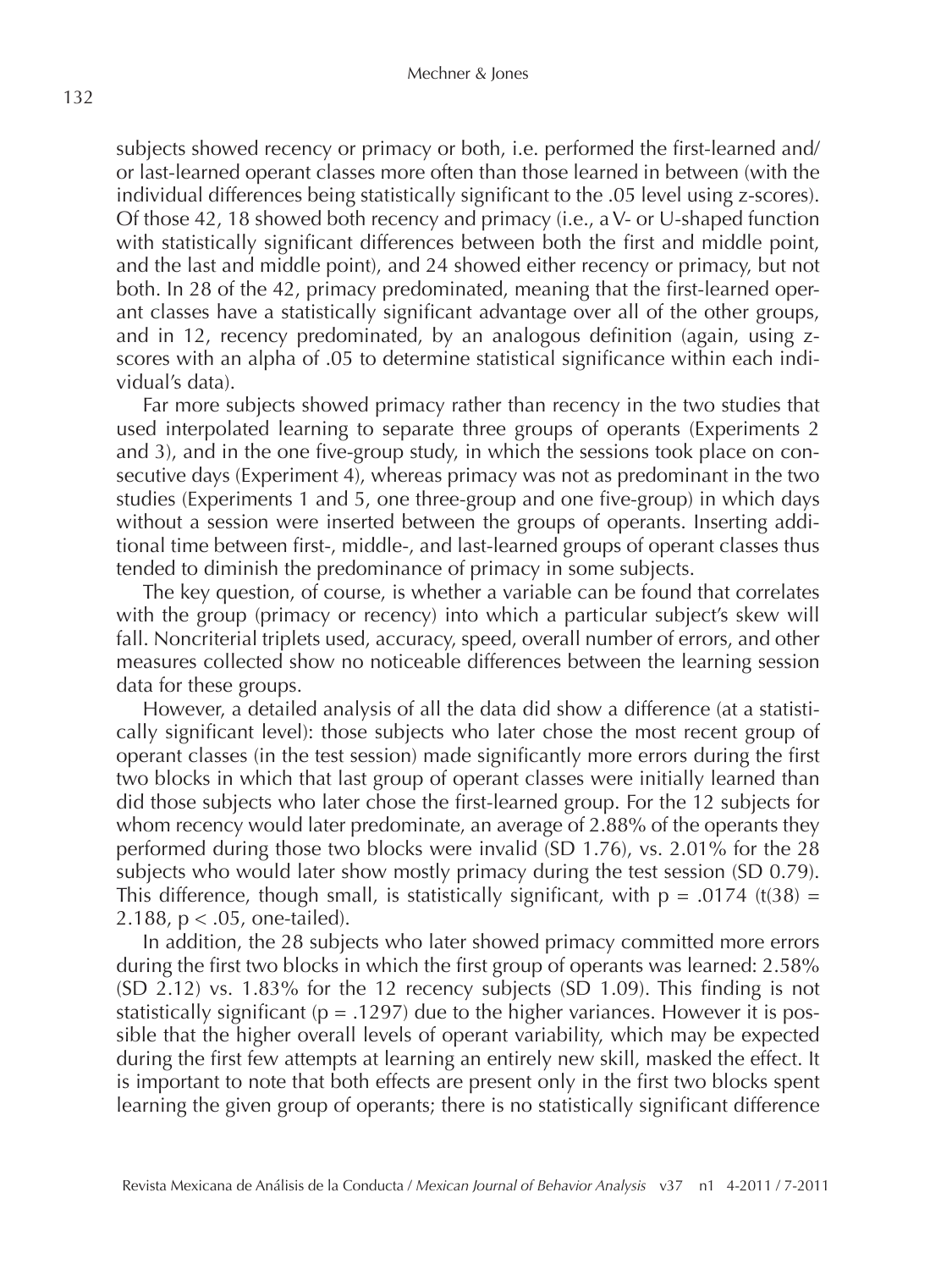in number of errors between recency and primacy subjects if one considers the entire learning history for the first vs. the last group of operant classes.

The median speed with which operants were executed (in seconds per operant) for all participants decreased from an average of 3.78 in the first learning session to 2.46 in the last learning session. However, there was no correlation between the speed with which given operants were executed by a particular participant, and that participant's tendency to choose those operants in terms of primacy or recency.

### Discussion

The most consistent finding of the present experiments is that when different but similar operant classes were learned sequentially, when presented with a choice of three or five at a time in a final test session, the first and/or last learned ones were chosen most often. This finding is analogous (though, as discussed, not directly comparable) to that from the serial learning and memory literature cited in the introduction. However, with the operant paradigm used in the present experiments, the majority of subjects demonstrate either primacy or recency, rarely both.

The only quantifiable difference found between the subjects showing predominantly primacy and those showing predominantly recency was that each group committed slightly more errors during the first two blocks spent learning those operants they later preferred. A possible interpretation of this finding is that the difficulty encountered during the initial learning phase corresponded to greater effort and attention being exerted in learning those operants than in learning others, thus establishing them more strongly in the repertoire, with the result that they emerged preferentially in the test situation.

Although primacy, recency, or both were seen in 42 of 48 subjects, the specific effect depended on the procedure used as well as on the subject. In general, primacy was more likely to predominate in those studies in which learning sessions occurred on consecutive days. Furthermore, when five groups of operant classes were learned rather than three, both preference for and accuracy of the middle groups of operant classes were much lower in the test session. These results suggests that the effect of serial or sequential order on operant learning can be manipulated methodologically in much the same way that researchers often manipulate the traditional serial-position effect: different conditions present during learning or a different testing method can change the shape of the serial-position curve, skewing it either toward primacy or toward recency and sometimes completely wiping out one of these two effects (Conrad & Hull, 1968; Corballis, 1966; Deese & Kaufman, 1957; Glanzer & Cunitz, 1966; McGeoch & Irion, 1952; Murray, 1966; Welch & Burnett, 1924). Increasing the length of the list of items learned generally causes the point of worst performance to move closer to the middle of the series but does not change the degree to which the serial-position curve is bowed in the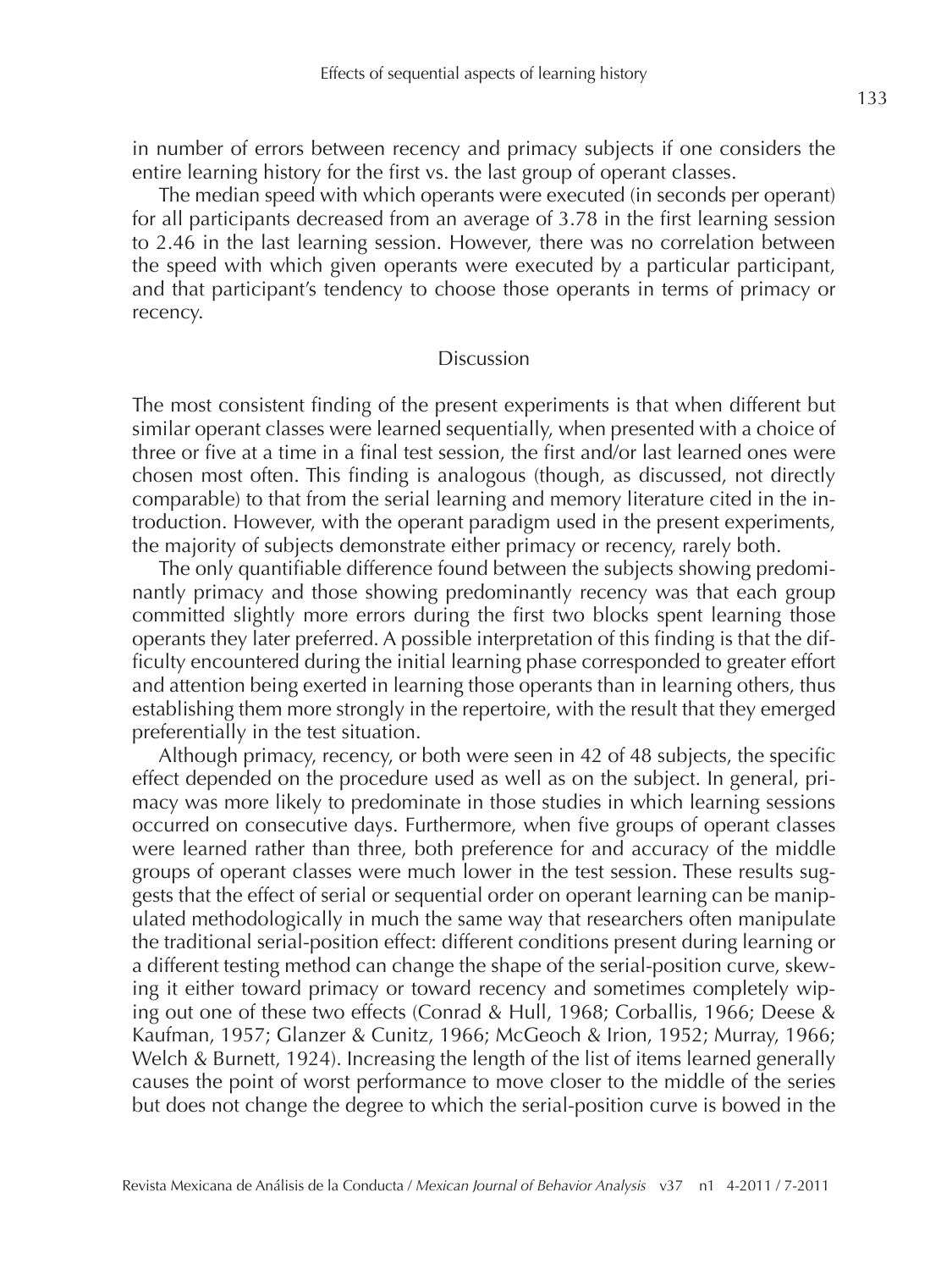middle (Hovland, 1940; Jensen, 1962; Robinson & Brown, 1926).

It is likely that the contingencies that specify criterial attributes of operants are also having a general effect on the operants' noncriterial attributes. In the current studies, noncriterial triplet variability was shown to decrease very quickly once operant learning began. The vast majority of a subject's noncriterial triplet occurrences consisted of only a few of their total unique triplets, and a significant proportion of each subject's total unique triplets were never found in any valid operants at all, occurring only during mistakes. In other words, noncriterial keystrokes, though free to vary, quickly became highly stereotyped and seemingly linked to their accompanying criterial keystrokes. These results are similar to those of Escobar & Bruner (2007), who found that noncriterial and criterial responding (rats' lever-pressing) tended to become fused in distinctive, repetitive patterns, different from rat to rat but stable when the data for individual rats are combined across several sessions. Going further, noncriterial variability, after this stability has been achieved, seems to be associated with mistakes, or breaks in the flow of behavior. These results strongly suggest that the sequence of motor behavior making up these operant classes is becoming automatized during learning, with the noncriterial keystrokes becoming fused with the criterial ones.

Some of these effects are doubtless the result of the linkages in the motor coordinations required by the criterial properties (Mechner, 1994, p. 40). With repeated executions of the operant, these linked coordinations and others may acquire strength by virtue of repetition and consequent automatization (Schmidt, 1988, p. 74; Shiffrin, 1988, pp. 740-767).

Finally, the stressors instituted in the test sessions (loss of money for longerthan-usual pauses and invalid operants, coupled with monetary reinforcement of valid ones) produced higher levels of average antiquity of noncriterial patterns (triplets) in the test session when compared to the previous learning session, and an increased incidence of new patterns. This finding raises the experimental question of whether other conditions that might be termed stressful, such as fatigue, distraction, discomfort, or sudden increases in task difficulty, or other variables that disrupt behavior, would produce similar effects.

One of the general challenges in studying variable phenomena is to discern and identify patterns in the variable elements, so that initially unpredictable events become more predictable. Thus, the parsing of noncriterial patterns (triplets) into old and new ones, and the further analysis of the old ones according to antiquity, amounts to the parsing of variability into some of its contributing components (Cleland, Foster & Temple, 2000).

The higher antiquity levels of noncriterial patterns (and the higher frequency of new patterns) in invalid operants than in valid ones may be due to invalid operants being more strongly affected by the effects of the test session stressors. Part of the explanation may also reflect the propagation of mistakes made in the first three criterial keystrokes into the noncriterial keystroke portion of the operant.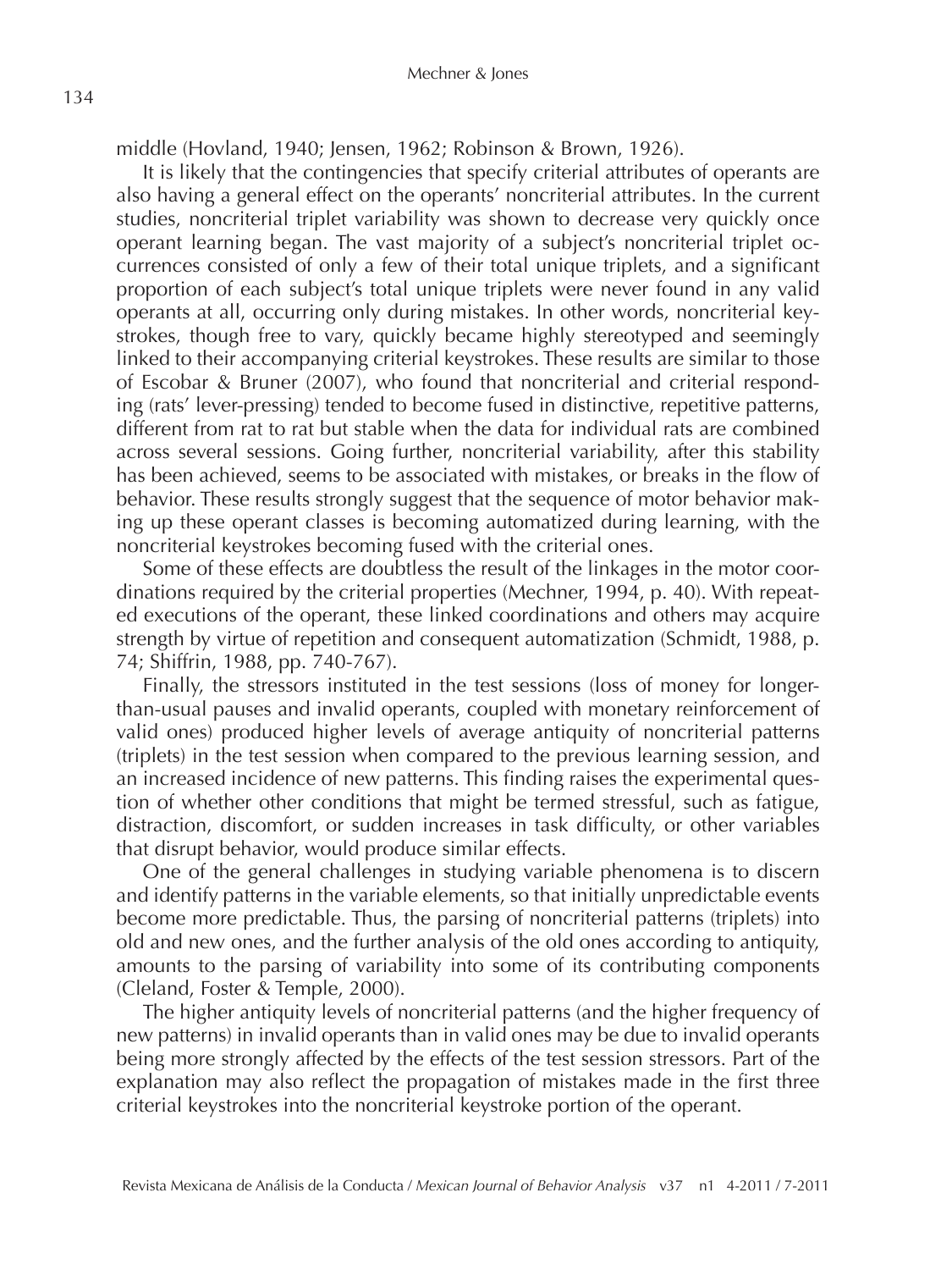The robustness of this effect suggests that some of the errors in any skilled performance may be associated with the resurgence of previous, less efficient behavior patterns. Prior studies have shown that levels of response variability often depend on noncriterial response attributes in the individual's early learning history (Stokes, 1995; Stokes, Mechner & Balsam, 1999). The majority of the increase in average antiquity levels in invalid operants seen during the test session was caused by a greater number of "spikes," or individual noncriterial patterns with extremely high antiquity levels, rather than by slightly higher noncriterial antiquity levels across the board. This finding is consistent with that of an experiment on variability which found that extinction produced very large increases in the numbers of formerly low-probability responses while leaving the overall probability hierarchy of responses unchanged (Neuringer, Kornell & Olufs, 2001).

In addition, greater numbers of new noncriterial patterns always accompanied the increases in antiquity of noncriterial patterns observed in invalid operants during the test sessions of the present experiments (but not nearly in proportion to their available supply, as was shown previously). This finding is in line with experiments that have found that extinction -- another resurgence-inducing contingency -- not only increases variability but also increases the number of novel responses (Neuringer et al, 2001), though that study did not parse the variability increase into old response patterns and new ones.

The broader significance of the present series of experiments is the demonstration that under performance conditions, the choice of operant classes and the criterial as well as noncriterial attributes of the operant occurrences can be a function of history variables during learning. The findings of these types of experiments have practical implications for the technology and pedagogy of performance learning and practicing.

#### References

- Antonitis, J. J. (1951). Response variability in the white rat during conditioning, extinction, and reconditioning. *Journal of Experimental Psychology, 42,* 273- 281.
- Atkinson, R. C., & Shiffrin, R. M. (1968). Human memory: A proposed system and its control processes. In K. W. Spence, & J. T. Spence (Eds.), *The Psychology of Learning and Motivation II* (pp. 89-185). Oxford, England: Academic Press, available via: http://dx.doi.org/10.1016/S0079-7421(08)60422-3
- Bachá-Mendéz, G., Reid, A. K, & Mendoza-Soylovna, A. (2007). Resurgence of integrated behavioral units. *Journal of the Experimental Analysis of Behavior*, *87,* 5-24.
- Bjork, R. A., & Whitten, W. B. (1974). Recency-sensitive retrieval processes in longterm free recall. *Cognitive Psychology, 6,* 173-189, available via: http://dx.doi. org/10.1016/0010-0285(74)90009-7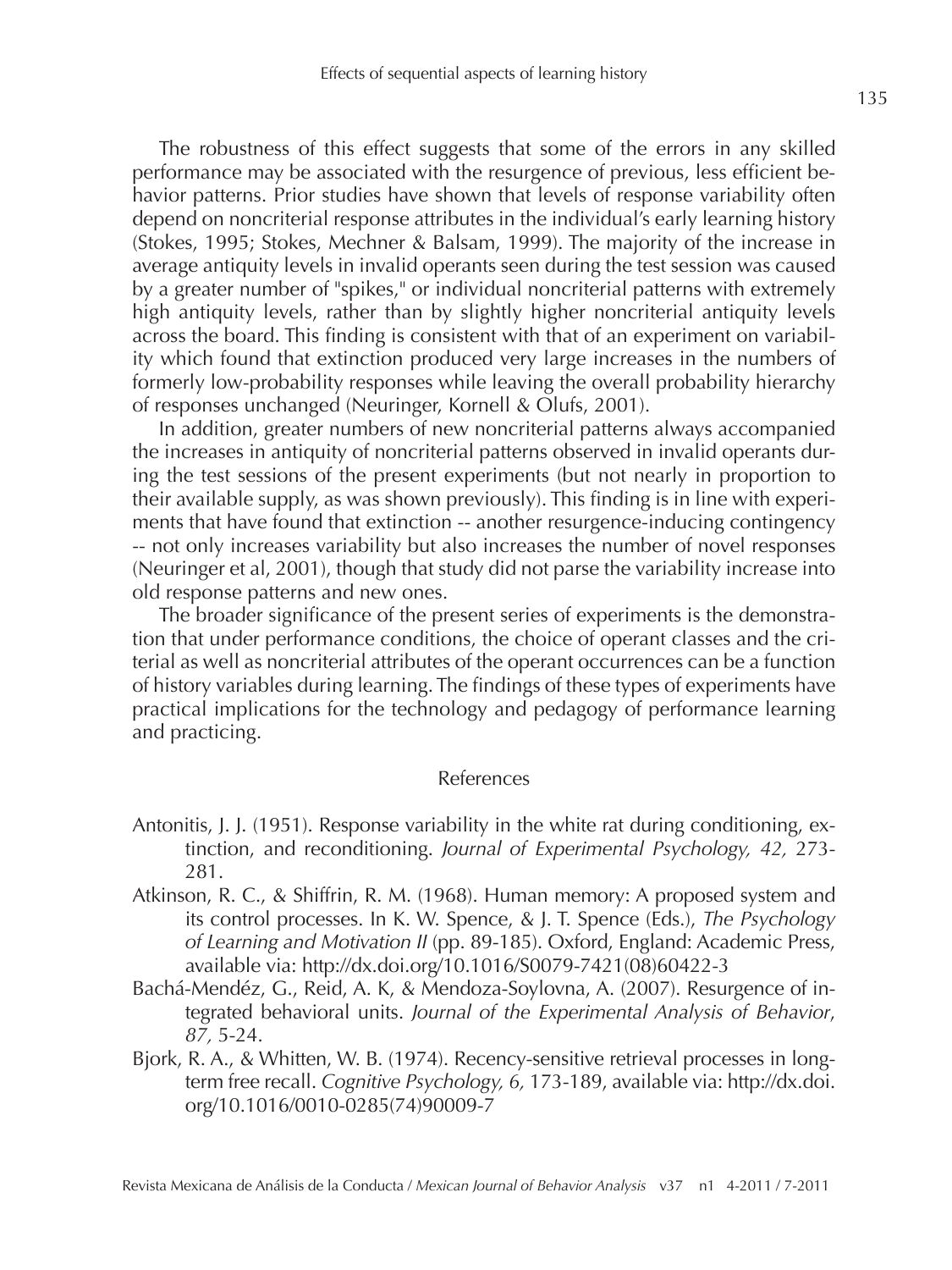- Cleland, B. S., Foster, T. M., & Temple, W. (2000). Resurgence: The role of extinction. *Behavioural Processes, 52,* 117-129, available via: http://dx.doi.org/10.1016/ S0376-6357(00)00131-5
- Conrad, R., & Hull, A. J. (1968). Input modality and the serial position curve in shortterm memory. *Psychonomic Science, 10*, 135-136.
- Corballis, M. C. (1966). Rehearsal and decay in immediate recall of visually and auditorily presented items. *Canadian Journal of Psychology, 20,* 43-51, available via: http://dx.doi.org/10.1037/h0082923
- Crowder, R. G. (1976). Principles of learning and memory. Hillsdale, NJ: Erlbaum.
- Crowder, R. G., & Neath, I. (1990). Schedules of presentation and temporal distinctiveness in human memory. *Journal of Experimental Psychology: Learning, Memory & Cognition, 16,* 316-327.
- Deese, J., & Kaufman, R. A. (1957). Serial effects in recall of unorganized and sequentially organized verbal material. *Journal of Experimental Psychology, 54,*  180-187, available via: http://dx.doi.org/10.1037/h0040536
- Di Lollo, V., Ensminger, W. D., & Notterman, J. M. (1965). Response force as a function of amount of reinforcement. *Journal of Experimental Psychology, 70,*  27-31.
- Epstein, R. (1985). Extinction-induced resurgence: Preliminary investigations and possible applications. *Psychological Record, 35,* 143-153.
- Escobar, R., & Bruner, C. A. (2007). Response induction during the acquisition and maintenance of lever pressing with delayed reinforcement. *Journal of the Experimental Analysis of Behavior, 88,* 29-49.
- Glanzer, M., & Cunitz, A. R. (1966). Two storage mechanisms in free recall. *Journal of Verbal Learning and Verbal Behavior, 5,* 351-360, available via: http:// dx.doi.org/10.1016/S0022-5371(66)80044-0
- Guthrie, E. R. (1959). Association by contiguity. In S. Koch (Ed.), *Psychology: A Study of a Science, Vol. 2* (pp. 158–195). New York, McGraw-Hill.
- Herrnstein, R. J. (1966). Superstition: A corollary of the principles of operant condition¬ing. In W. K. Honig (Ed.), *Operant Behavior: Areas of Research and Application* (pp. 33-51). New York: Appleton-Century-Crofts.
- Hovland, C. I. (1940). Experimental studies in rote-learning theory: VII. Distribution of practice with varying lengths of list. *Journal of Experimental Psychology, 27,* 271-284, available via: http://dx.doi.org/10.1037/h0063609
- Hull, C. L. (1935). The conflicting psychologies of learning -- a way out. *Psychological Review, 42,* 491-516, available via: http://dx.doi.org/10.1037/ h0058665
- Jensen, A. R. (1962). An empirical theory of the serial-position effect. *Journal of Psychology, 53,* 127-142, available via: http://dx.doi.org/10.1080/00223980.1 962.9916559
- Lepley, W. M. (1934). Serial reactions considered as conditioned reactions. *Psychological Monographs, 46,* (205).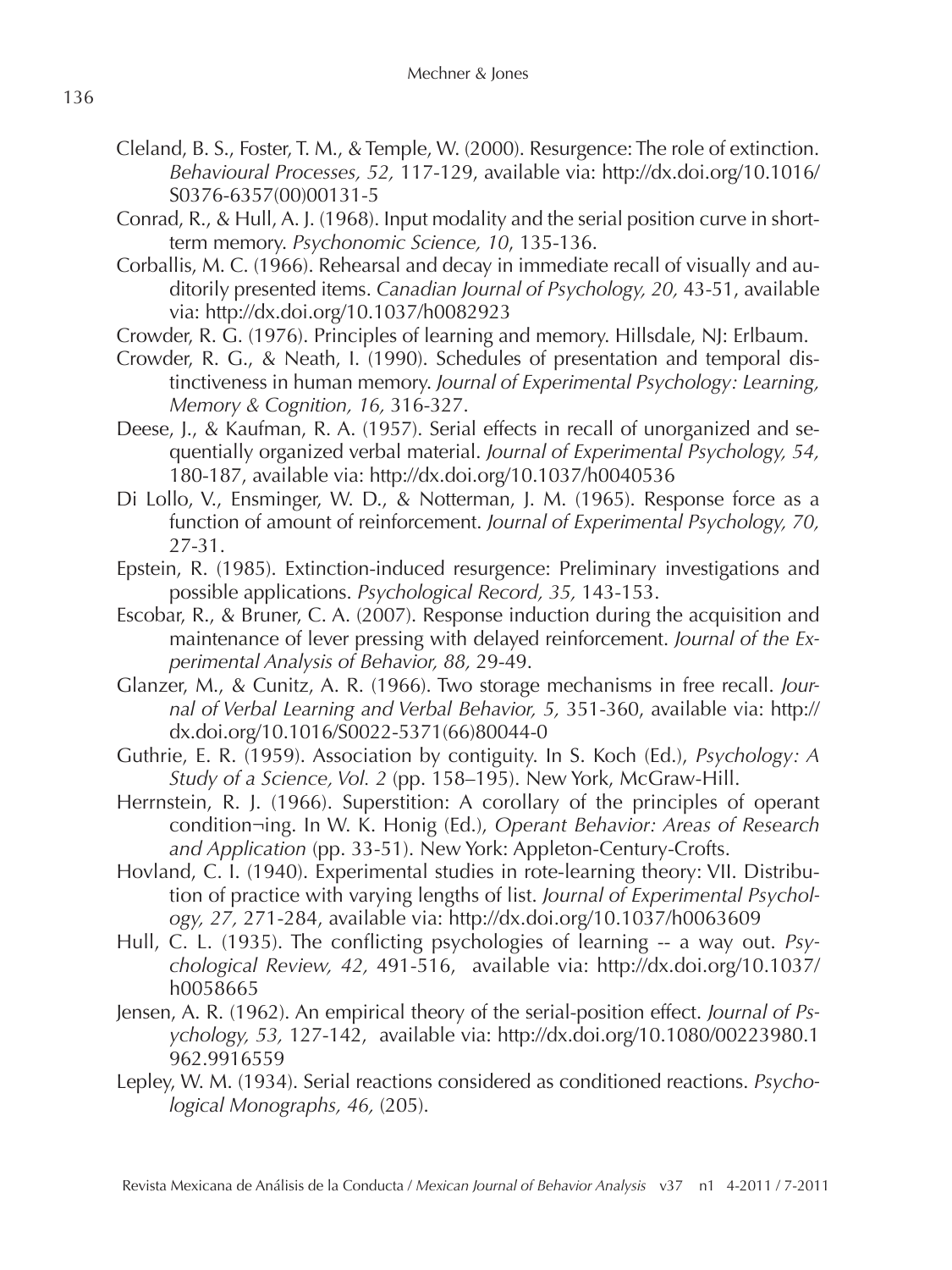- McGeoch, J. A., & Irion, A. L. (1952). *The psychology of human learning*. New York, NY: Longmans, Green.
- Mechner, F. (1994). *The revealed operant: A way to study the characteristics of individual occurrences of operant responses.* S. Glenn (Ed.) Monograph Series. Cambridge, MA: The Cambridge Center for Behavioral Studies.
- Mechner, F. (1995). *Learning and practicing skilled performance.* Retrieved February 10, 2006, from http://www.mechnerfoundation.org.
- Mechner, F., Hyten, C., Field, D. P., & Madden, G. (1997). Using revealed operants to study the structure and properties of human operant behavior. *Psychological Record, 47,* 45-68.
- Murdock, B. B. (1960). The distinctiveness of stimuli. *Psychological Review, 67,* 16- 31, available via: http://dx.doi.org/10.1037/h0042382
- Murray, D. J. (1966). Vocalization-at-presentation and immediate recall, with varying recall methods. *Quarterly Journal of Experimental Psychology, 18,* 9-18, available via: http://dx.doi.org/10.1080/14640746608400002
- Neuringer, A., Kornell, N., & Olufs, M. (2001). Stability and variability in extinction. *Journal of Experimental Psychology*: *Animal Behavior Processes, 27,* 79-94, available via: http://dx.doi.org/10.1037//0097-7403.27.1.79
- Robinson, E. S., & Brown, M. A. (1926). Effect of serial position upon memorization. *American Journal of Psychology, 37,* 538-552, available via: http://dx.doi. org/10.2307/1414914
- Rundus, D., & Atkinson, R. C. (1970). Rehearsal processes in free recall: A procedure for direct observation. *Journal of Verbal Learning and Verbal Behavior, 9,*  99-105, available via: http://dx.doi.org/10.1016/S0022-5371(70)80015-9
- Schmidt, R.A. (1988). *Motor Control and Learning: A Behavioral Emphasis.* Champaign, IL: Human Kinetics Publishers.
- Schoenfeld, W. N. (1968). On the difference in resistance to extinction following regular and periodic reinforcement. *Journal of the Experimental Analysis of Behavior, 11,* 259-261.
- Shiffrin, R. M. (1988). Attention. In R. C. Atkinson, R. J. Herrnstein, G. Lindzey, & R. D. Luce (Eds.), *Stevens' Handbook of Experimental Psychology, Second Edition, Volume 2: Learning and Cognition* (pp. 739-812). New York: John Wiley & Sons.
- Stokes, P. D. (1995). Learned variability. *Animal Learning & Behavior, 23,* 164-176. doi:10.3758/BF03199931
- Stokes, P. D., Mechner, F., & Balsam, P. D. (1999). Effects of different acquisition procedures on response variability. *Animal Learning & Behavior, 27,* 28-41, available via: http://dx.doi.org/10.3758/BF03199429
- Tatham, T. A., & Wanchisen, B. A. (1998). Behavioral history: A definition and some common findings from two areas of research. *Behavior Analyst, 21,* 241-251.
- Wanchisen, B. A. (1990). Forgetting the lessons of history. *Behavior Analyst, 13,* 31- 37.